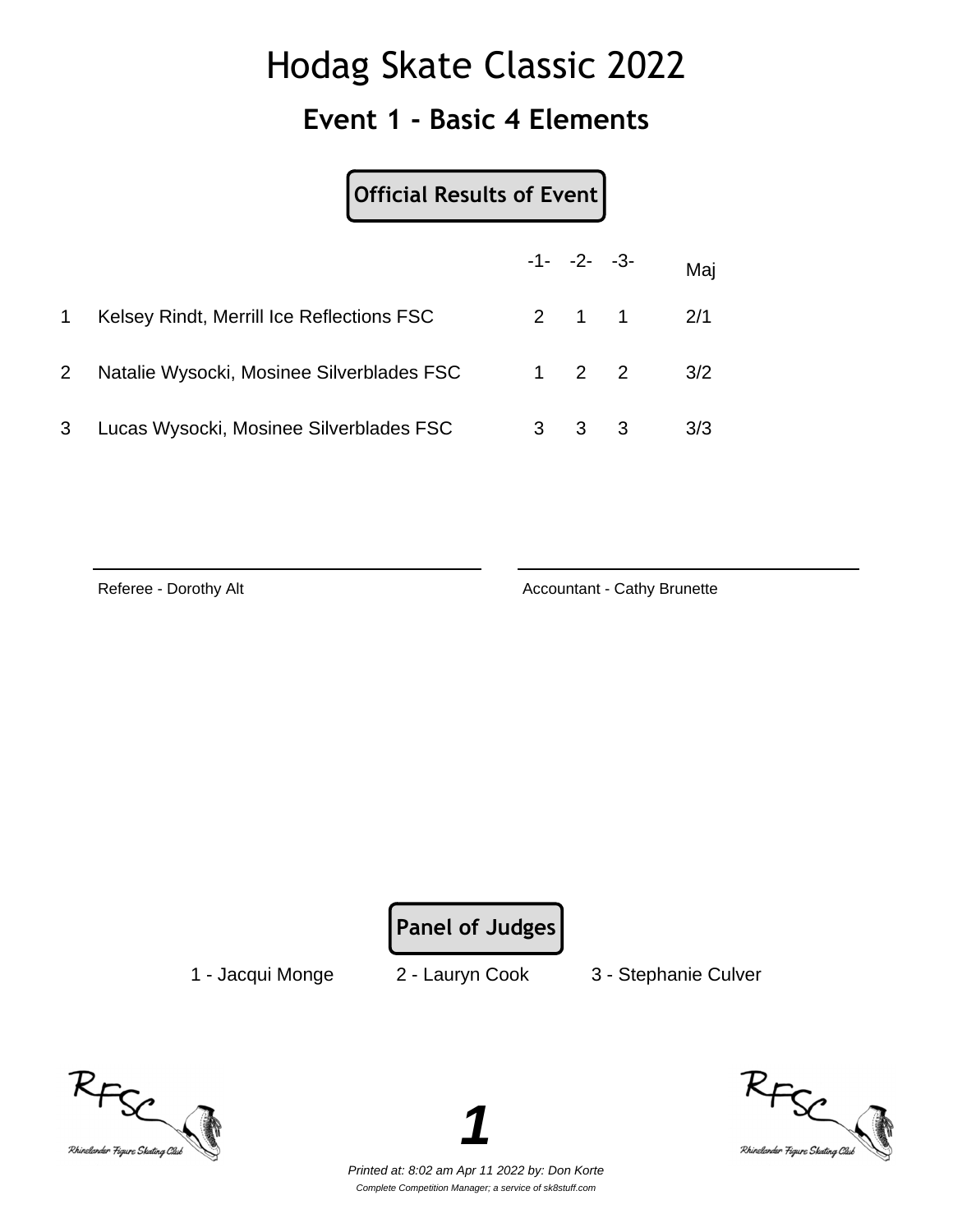### **Event 2 - Basic 5 Elements**

**Official Results of Event**

|                       |                                                       | $-1 - -2 - -3$ | Maj |
|-----------------------|-------------------------------------------------------|----------------|-----|
| $\mathbf 1$           | Cecelia Holzem-Morales, Mosinee Silverblades FS 1 2 1 |                | 2/1 |
| $\mathbf{2}^{\prime}$ | Natalie Northcott, Mosinee Silverblades FSC           | 2 1 2          | 3/2 |
| 3                     | Cassidy Leseberg, Rhinelander FSC                     | 3 3            | 3/3 |

Referee - Micah Hoger **Accountant - Cathy Brunette** Accountant - Cathy Brunette

**Panel of Judges**

1 - Kristin Flannery 2 - Micah Hoger 3 - Michelle Pazdernik





Printed at: 8:02 am Apr 11 2022 by: Don Korte Complete Competition Manager; a service of sk8stuff.com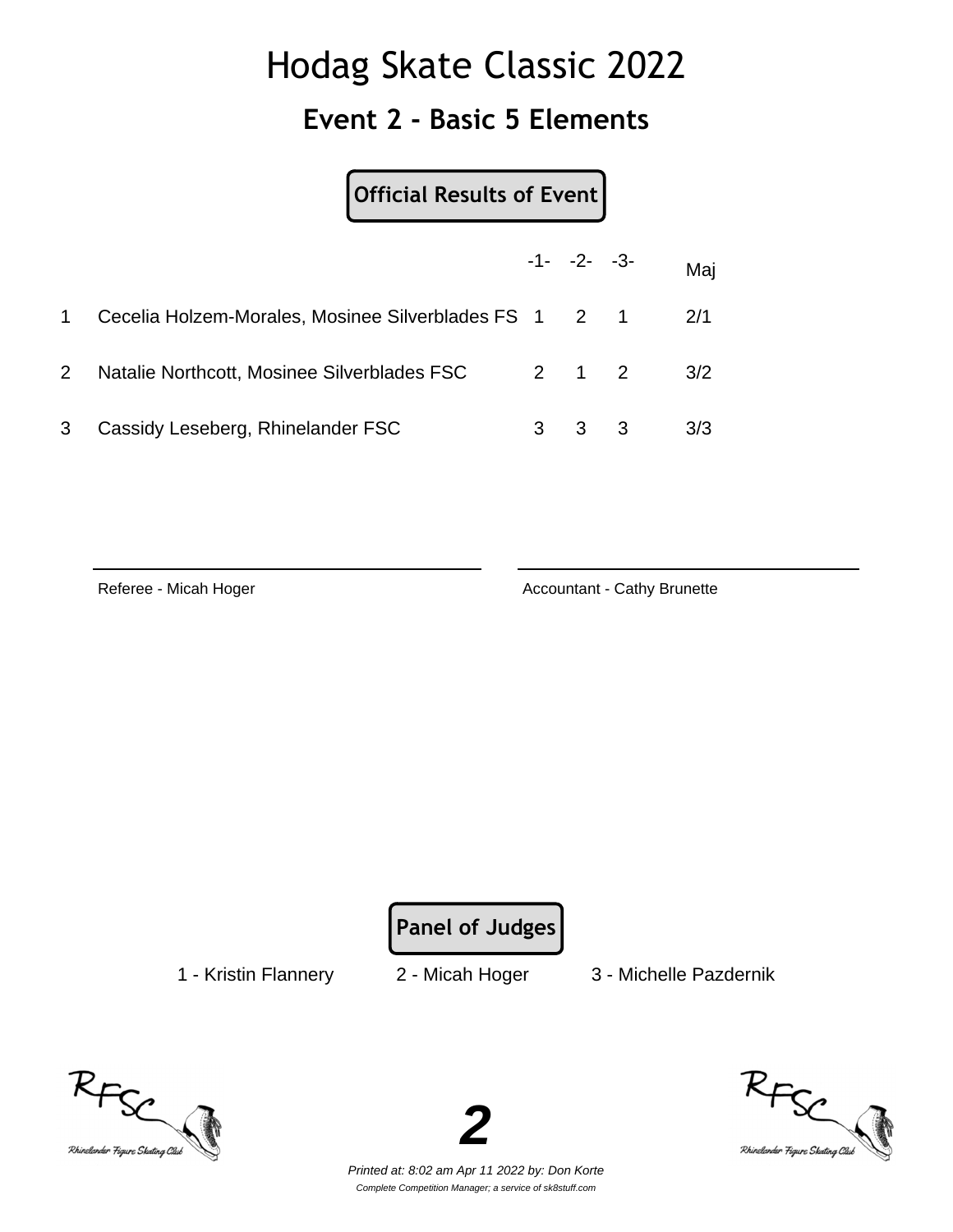### **Event 3 - Basic 6 Elements**

|   | Official Results of Event                  |  |                     |     |     |
|---|--------------------------------------------|--|---------------------|-----|-----|
|   |                                            |  | $-1 - -2 - -3$      |     | Maj |
|   | Kyra Morse, Mosinee Silverblades FSC       |  | $1 \quad 1 \quad 1$ |     | 3/1 |
|   | Ronni Stankowski, Mosinee Silverblades FSC |  | $2 \quad 2 \quad 2$ |     | 3/2 |
| 3 | Marley Ujcich, Lakeland FSC (Wisconsin)    |  | 3                   | - 3 | 3/3 |

Referee - Dorothy Alt **Accountant - Cathy Brunette** Accountant - Cathy Brunette

**Panel of Judges**

1 - Jacqui Monge 2 - Lauryn Cook 3 - Stephanie Culver





Printed at: 8:02 am Apr 11 2022 by: Don Korte Complete Competition Manager; a service of sk8stuff.com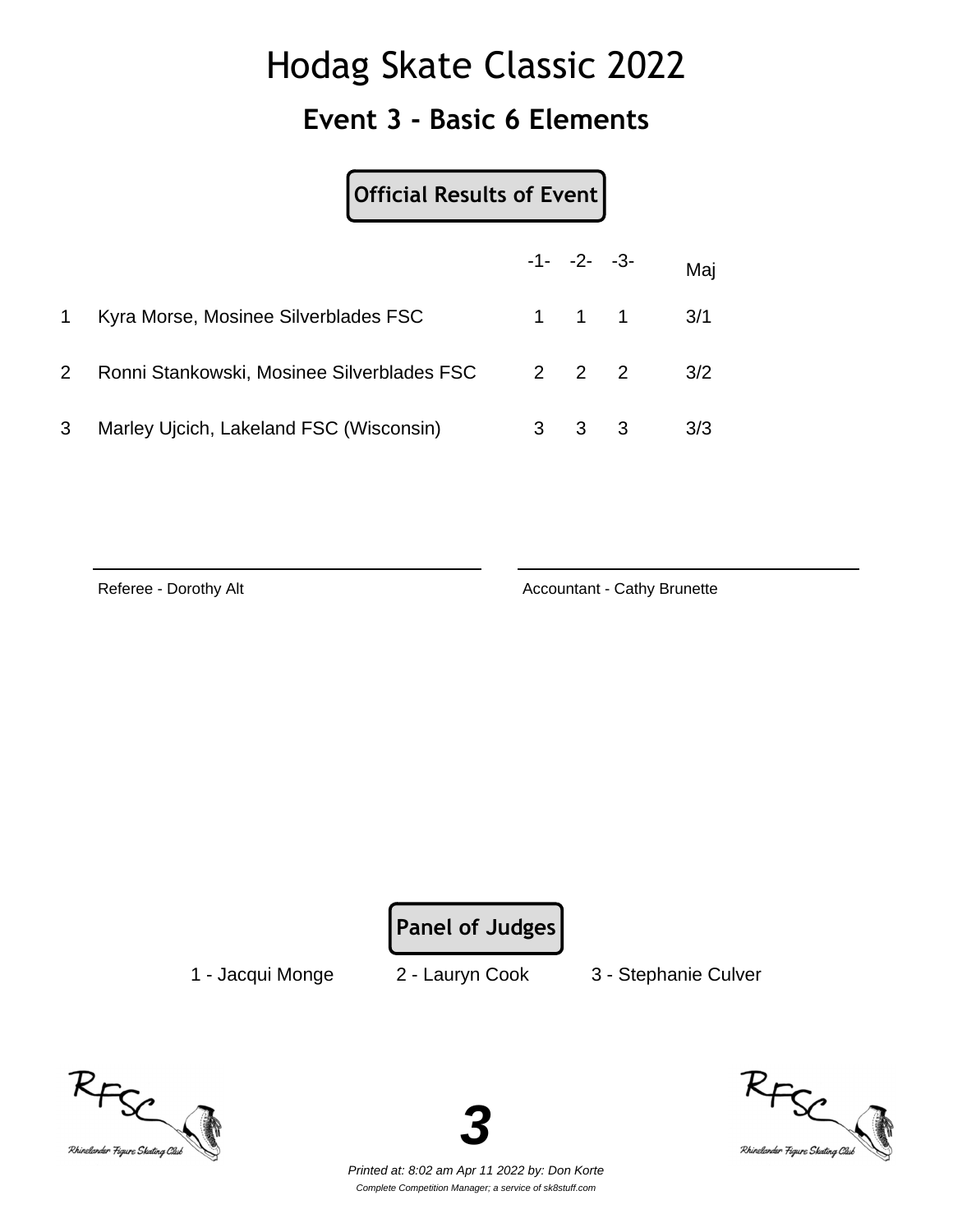#### **Event 4 - Basic 1 Elements**

|              |                                                   | Official Results of Event |  |  |                      |  |
|--------------|---------------------------------------------------|---------------------------|--|--|----------------------|--|
|              |                                                   |                           |  |  | $-1 - -2 - -3 -$ Maj |  |
|              | Bianca Krause, Mosinee Silverblades FSC 1 1 1 3/1 |                           |  |  |                      |  |
| $\mathbf{2}$ | Madison Wedemeyer, Rhinelander FSC                |                           |  |  | $2 \t2 \t2 \t3/2$    |  |

Referee - Micah Hoger Accountant - Cathy Brunette

**Panel of Judges**

1 - Kristin Flannery 2 - Micah Hoger 3 - Michelle Pazdernik





Printed at: 8:02 am Apr 11 2022 by: Don Korte Complete Competition Manager; a service of sk8stuff.com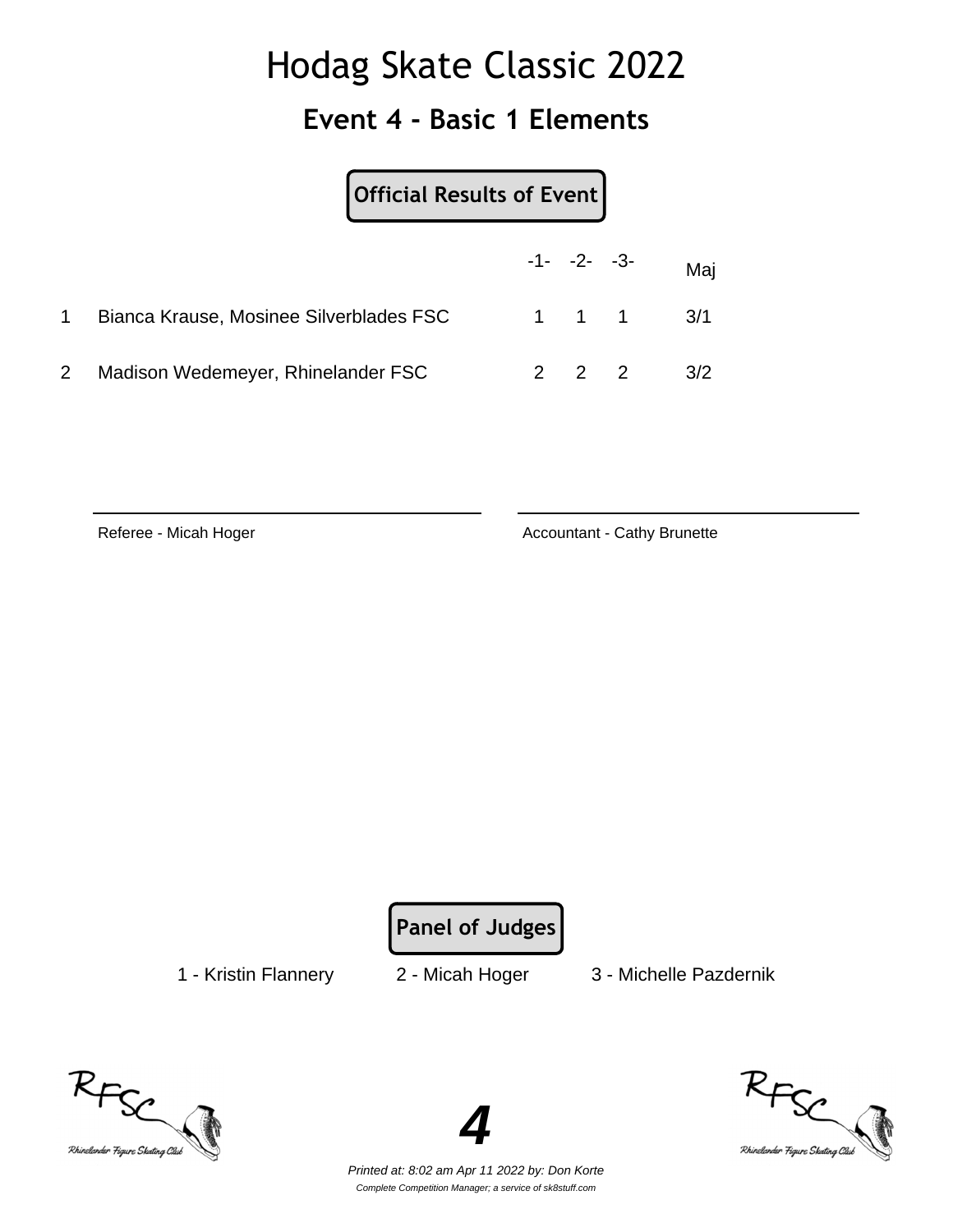#### **Event 5 - Basic 2 Elements**

#### **Official Results of Event**

|              |                                            | $-1 - -2 - -3$      | Maj |
|--------------|--------------------------------------------|---------------------|-----|
| 1            | Gwenyth Bower, Mosinee Silverblades FSC    | $2 \quad 1 \quad 1$ | 2/1 |
| $\mathbf{2}$ | Alani Witkus, Mosinee Silverblades FSC     | $3 \quad 2 \quad 2$ | 2/2 |
| 3            | Eleanor Schulist, Mosinee Silverblades FSC | $1 \quad 3 \quad 3$ | 3/3 |
| 4            | Kiernan Vande Hey, Rhinelander FSC         |                     | 3/4 |

Referee - Dorothy Alt **Accountant - Cathy Brunette** Accountant - Cathy Brunette

**Panel of Judges**

1 - Jacqui Monge 2 - Lauryn Cook 3 - Stephanie Culver





Printed at: 8:02 am Apr 11 2022 by: Don Korte Complete Competition Manager; a service of sk8stuff.com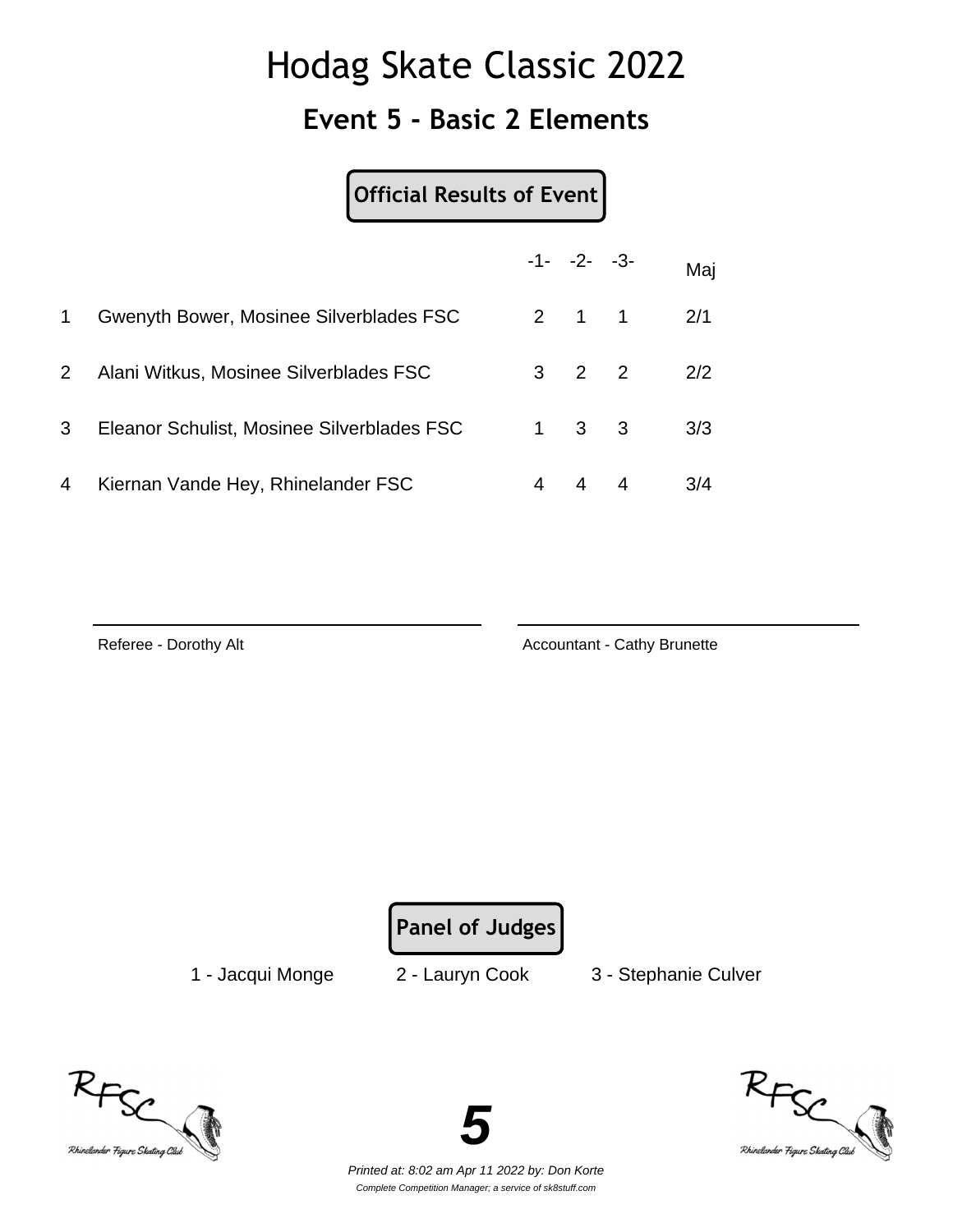### **Event 6 - Basic 3 Elements**

|                |                                | Official Results of Event |                     |     |           |
|----------------|--------------------------------|---------------------------|---------------------|-----|-----------|
|                |                                |                           | $-1 - -2 - -3$      |     | Maj       |
| $\mathbf 1$    | Lily Swenson, Rhinelander FSC  |                           | $1 \quad 1 \quad 2$ |     | 2/1       |
| $\overline{2}$ | Zoey Gauthier, Rhinelander FSC |                           |                     |     | 4 2 1 2/2 |
| 3              | Mia Gignac, Rhinelander FSC    |                           | 3                   | - 3 | 3/3       |

| 4 Faith Korte, Mosinee Silverblades FSC |  | $3 \t 4 \t 3 \t 2/3$ |
|-----------------------------------------|--|----------------------|

Referee - Micah Hoger Accountant - Cathy Brunette

**Panel of Judges**

1 - Kristin Flannery 2 - Micah Hoger 3 - Michelle Pazdernik





Printed at: 8:02 am Apr 11 2022 by: Don Korte Complete Competition Manager; a service of sk8stuff.com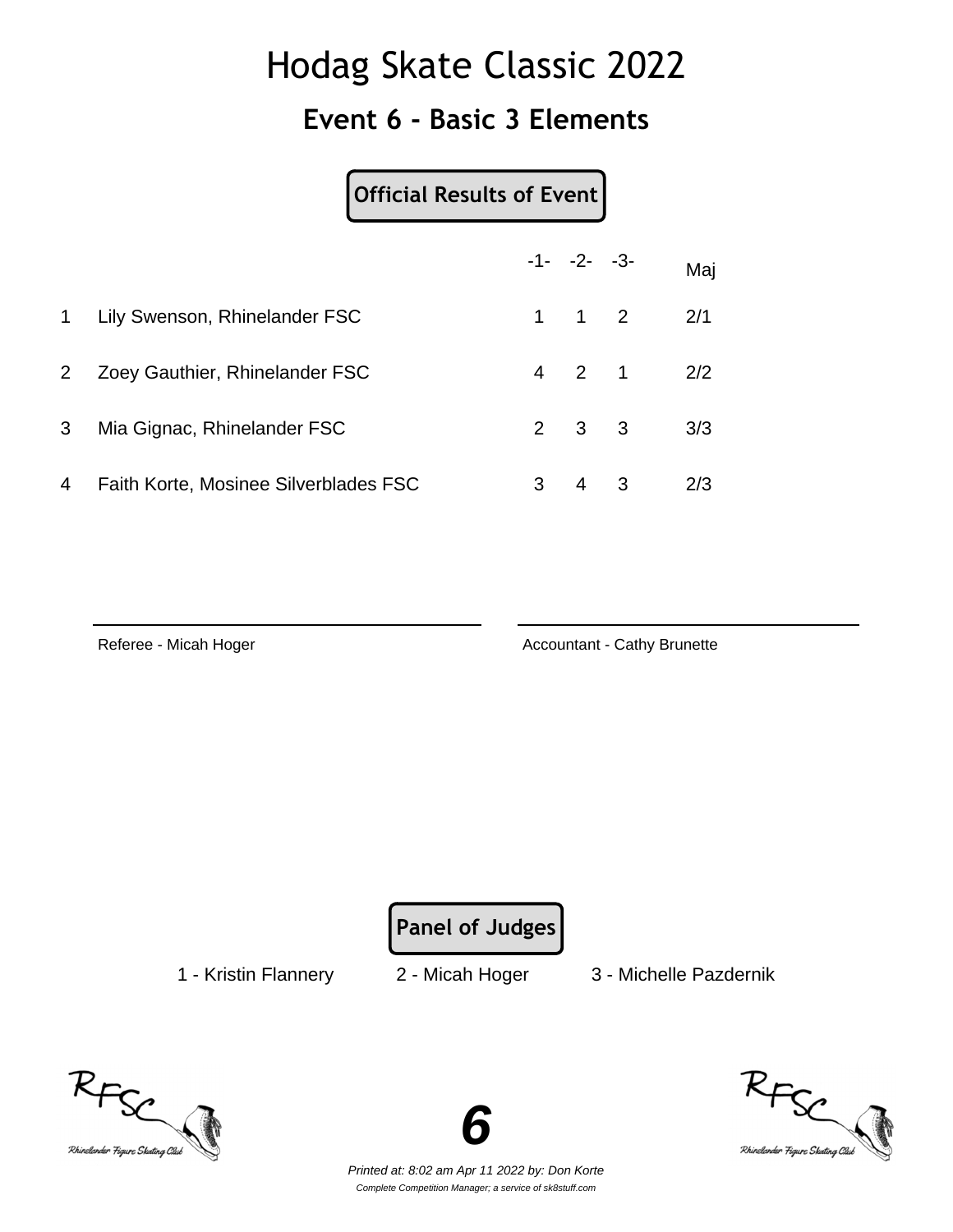# Hodag Skate Classic 2022 **Event 7 - PrePreliminary Compulsory Moves**

| Official Results of Event               |  |                     |                               |
|-----------------------------------------|--|---------------------|-------------------------------|
|                                         |  | $-1 - -2 - -3$      | Maj                           |
| Maria Selting, Mosinee Silverblades FSC |  |                     | $1 \quad 1 \quad 1 \quad 3/1$ |
| Megan Oliva, Greater Green Bay FSC      |  | $2 \quad 2 \quad 2$ | 3/2                           |

Referee - Dorothy Alt **Accountant - Cathy Brunette** Accountant - Cathy Brunette

**Panel of Judges**

1 - Jacqui Monge 2 - Lauryn Cook 3 - Stephanie Culver





Printed at: 8:02 am Apr 11 2022 by: Don Korte Complete Competition Manager; a service of sk8stuff.com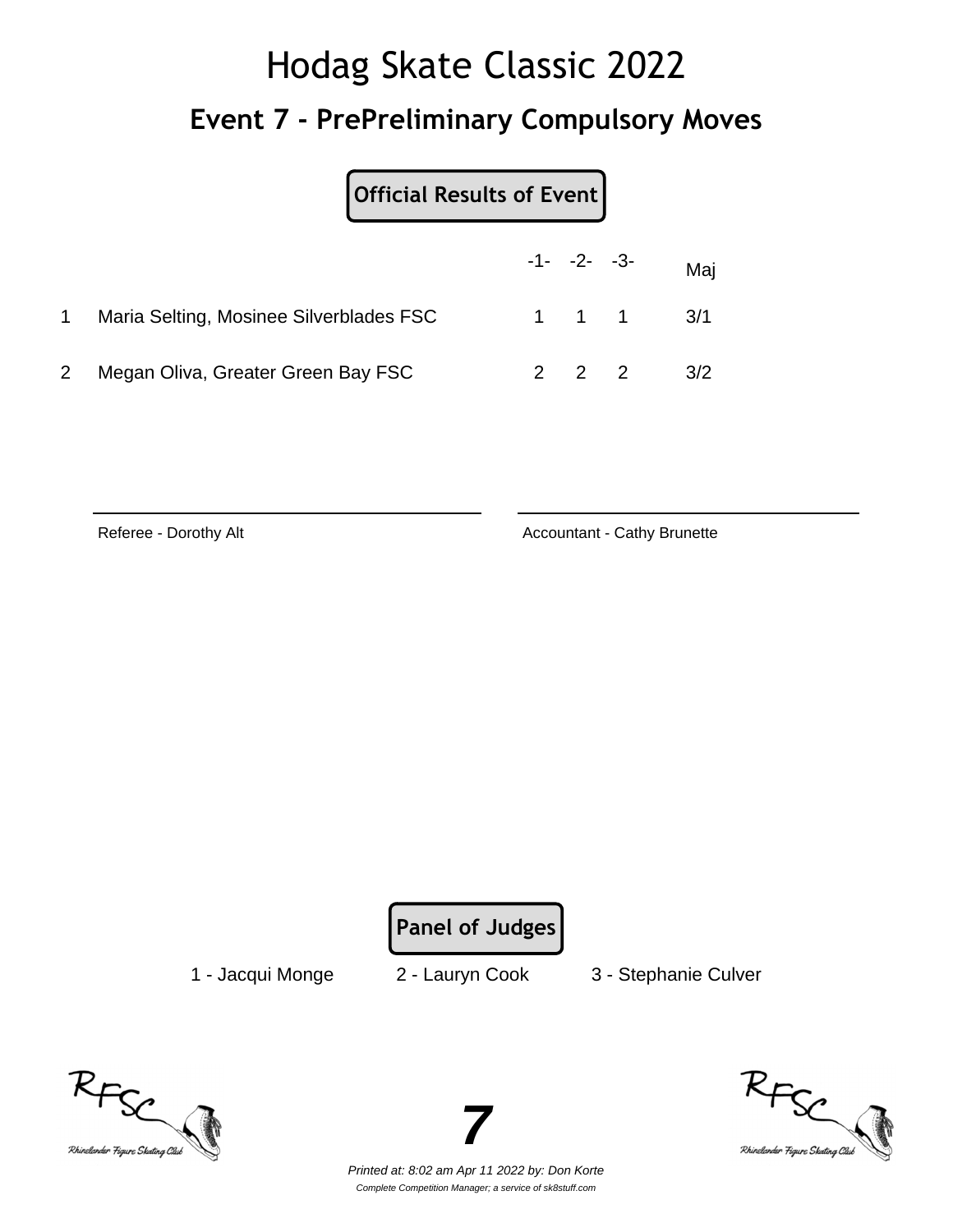# Hodag Skate Classic 2022 **Event 8 - Pre-Free Skate Compulsory Moves**

|                                  | Official Results of Event |  |                     |                      |     |  |  |  |
|----------------------------------|---------------------------|--|---------------------|----------------------|-----|--|--|--|
|                                  |                           |  |                     | $-1 - -2 - -3 -$ Maj |     |  |  |  |
| Morgan Cahee, Rhinelander FSC    |                           |  |                     | $1 \t2 \t1 \t2/1$    |     |  |  |  |
| 2 Harmony Gomez, Rhinelander FSC |                           |  | $2 \quad 1 \quad 2$ |                      | 3/2 |  |  |  |

Referee - Micah Hoger Accountant - Cathy Brunette

**Panel of Judges**

1 - Kristin Flannery 2 - Micah Hoger 3 - Michelle Pazdernik





Printed at: 8:02 am Apr 11 2022 by: Don Korte Complete Competition Manager; a service of sk8stuff.com

**8**

RFSC<br>Rhinelander Figure Skating Click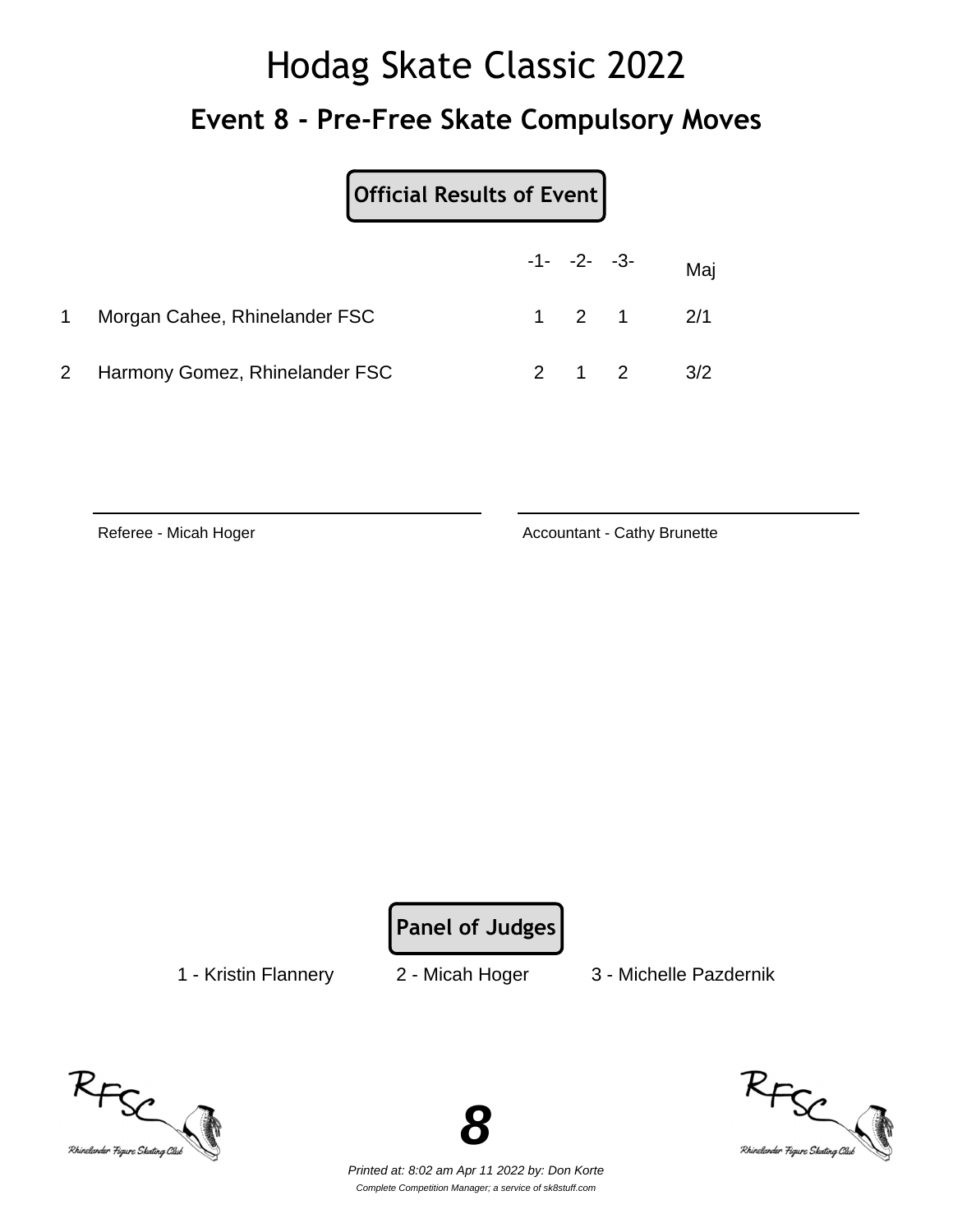# Hodag Skate Classic 2022 **Event 9 - Excel Beginner Compulsory Moves**

### **Official Results of Event**

|                |                                           |   | $-1 - -2 - -3$      | Maj |
|----------------|-------------------------------------------|---|---------------------|-----|
| 1              | Lily Heldt, Mosinee Silverblades FSC      |   | $1 \quad 1 \quad 1$ | 3/1 |
| $\overline{2}$ | Alexis Johnson, Mosinee Silverblades FSC  |   | $2 \quad 2 \quad 3$ | 2/2 |
| 3              | Abigail Wysocki, Mosinee Silverblades FSC |   | $4 \quad 3 \quad 2$ | 2/3 |
| 4              | Jaydon Wood, Timberline SC                | 3 | 4                   | 3/4 |

Referee - Dorothy Alt **Accountant - Cathy Brunette** Accountant - Cathy Brunette

**Panel of Judges**

1 - Jacqui Monge 2 - Lauryn Cook 3 - Stephanie Culver





Printed at: 8:02 am Apr 11 2022 by: Don Korte Complete Competition Manager; a service of sk8stuff.com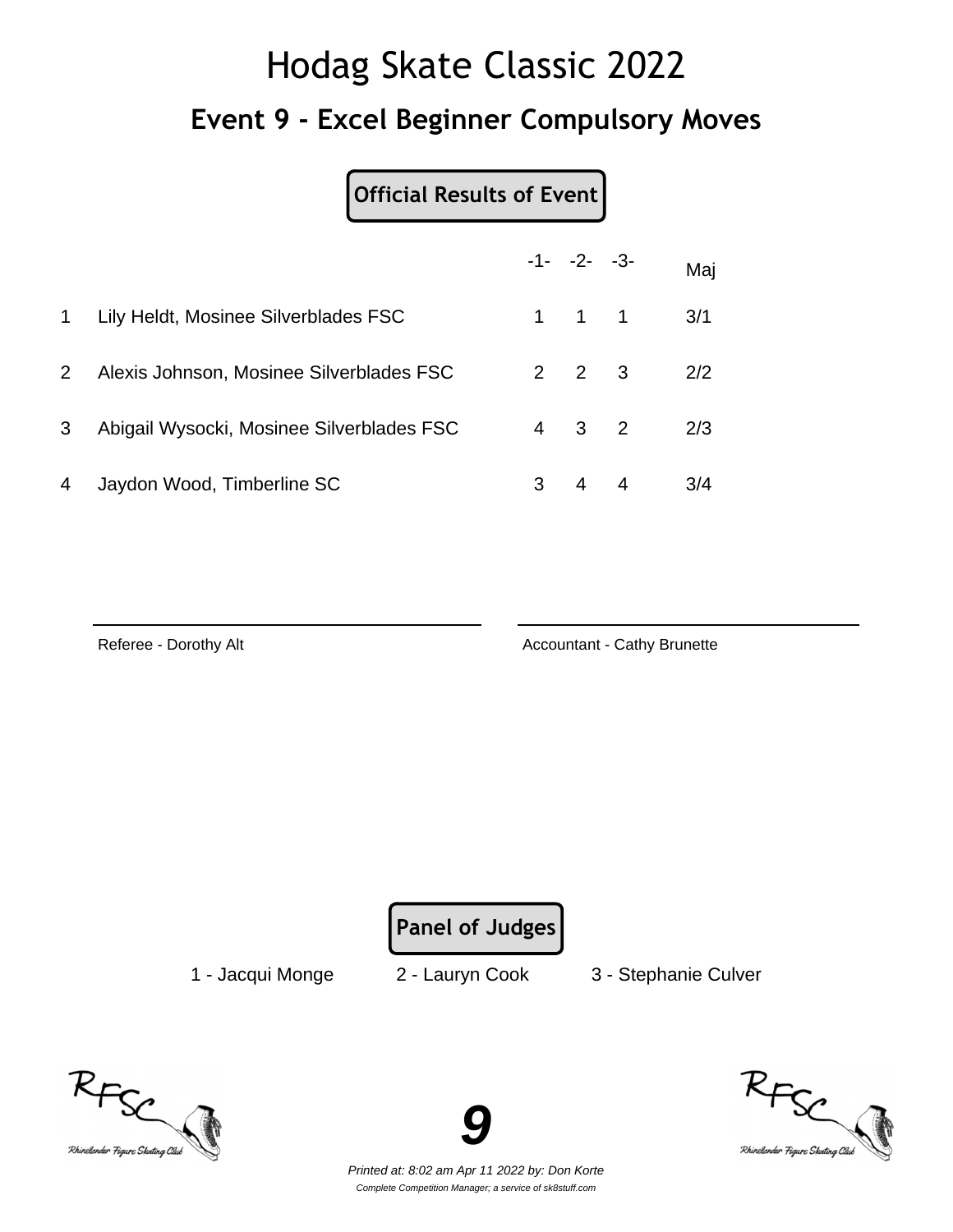# Hodag Skate Classic 2022 **Event 10 - Excel High Beginner Compulsory Moves**

### **Official Results of Event**

|              |                                            |   | $-1 - -2 - -3$      |                               | Maj |
|--------------|--------------------------------------------|---|---------------------|-------------------------------|-----|
|              | Izabell Schulist, Mosinee Silverblades FSC |   |                     | $1 \quad 1 \quad 1 \quad 3/1$ |     |
| $\mathbf{2}$ | Hailey Schippers, Mosinee Silverblades FSC |   | $2 \quad 2 \quad 2$ |                               | 3/2 |
| 3            | Claire Moeller, Greater Green Bay FSC      | 3 | $3 \quad 3$         |                               | 3/3 |

Referee - Micah Hoger **Accountant - Cathy Brunette** Accountant - Cathy Brunette

**Panel of Judges**

1 - Kristin Flannery 2 - Micah Hoger 3 - Michelle Pazdernik





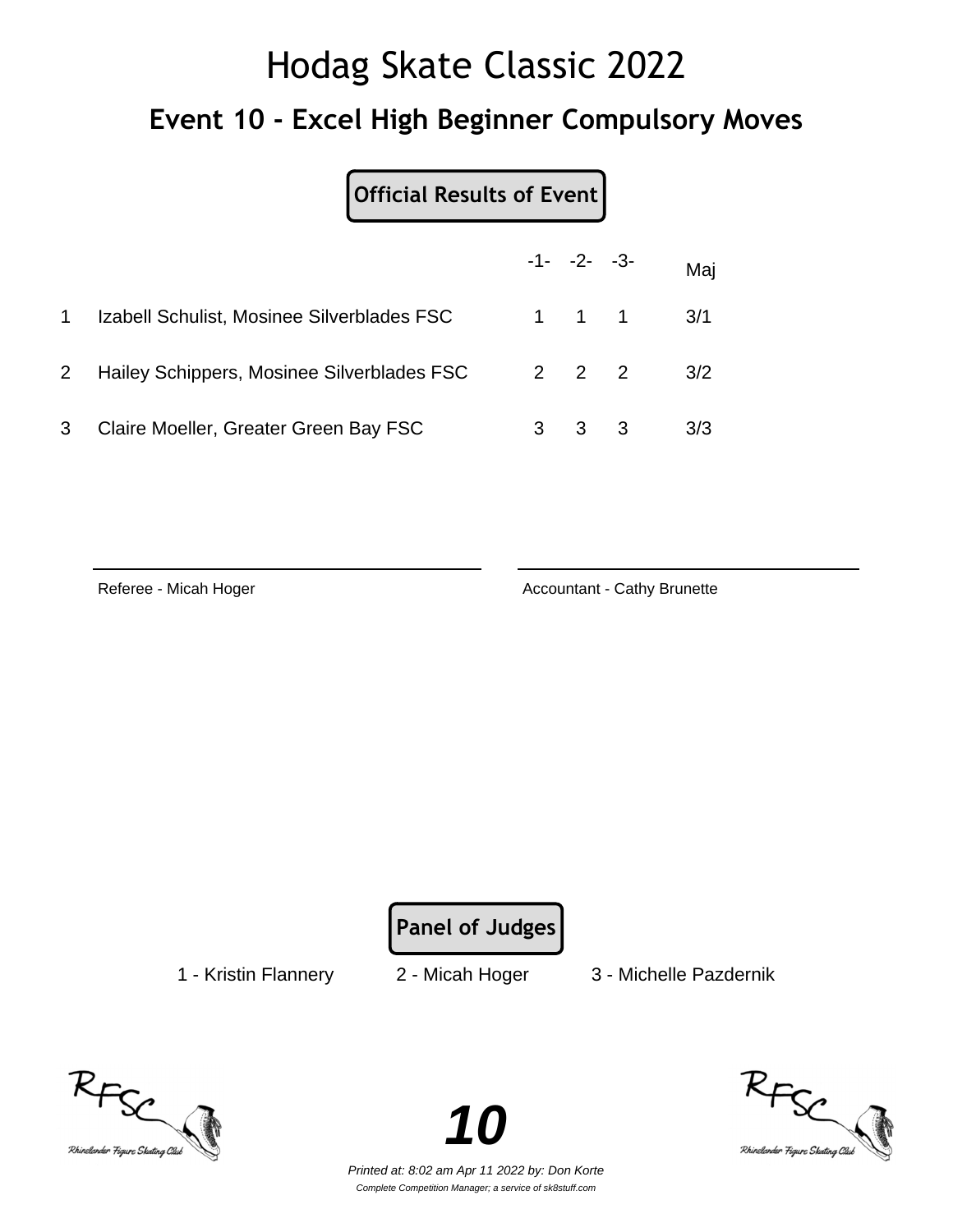### **Event 11 - Excel PrePreliminary Compulsory Moves**

### **Official Results of Event**

|                |                                        | $-1 - -2 - -3$ |                         | Mai             |
|----------------|----------------------------------------|----------------|-------------------------|-----------------|
|                | 1 Leah Freyer, Timberline SC           |                | $1 \t 1 \t 3 \t 2/1$    |                 |
| 2 <sup>1</sup> | Macenzi Smurawa, Greater Green Bay FSC |                |                         | 3 2 1 2/2 TOM 3 |
| 3              | Aubrie Bower, Mosinee Silverblades FSC | 2 3            | $\overline{\mathbf{2}}$ | 2/2 TOM 4       |

Referee - Dorothy Alt **Accountant - Cathy Brunette** Accountant - Cathy Brunette

**Panel of Judges**

1 - Dorothy Alt 2 - Jacqui Monge 3 - Stephanie Culver





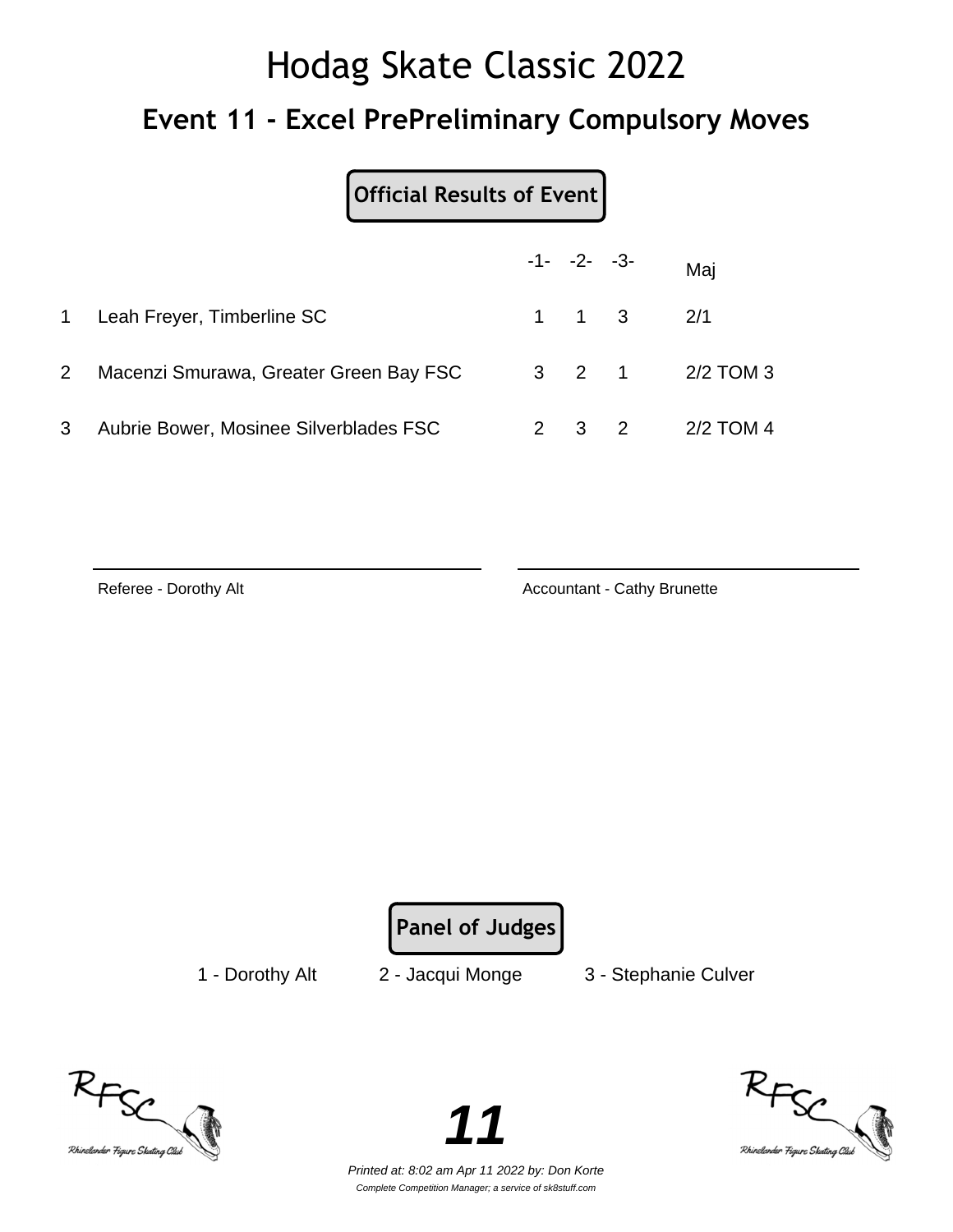# Hodag Skate Classic 2022 **Event 12 - Excel Preliminary Compulsory Moves**

| <b>Official Results of Event</b> |
|----------------------------------|
|----------------------------------|

|                                | $-1 - -2 - -3 -$ |  | Maj                           |
|--------------------------------|------------------|--|-------------------------------|
| 1 Taylor Thelen, Timberline SC |                  |  | $1 \quad 1 \quad 1 \quad 3/1$ |

Referee - Micah Hoger **Accountant - Cathy Brunette** Accountant - Cathy Brunette

**Panel of Judges**

1 - Kristin Flannery 2 - Micah Hoger 3 - Michelle Pazdernik





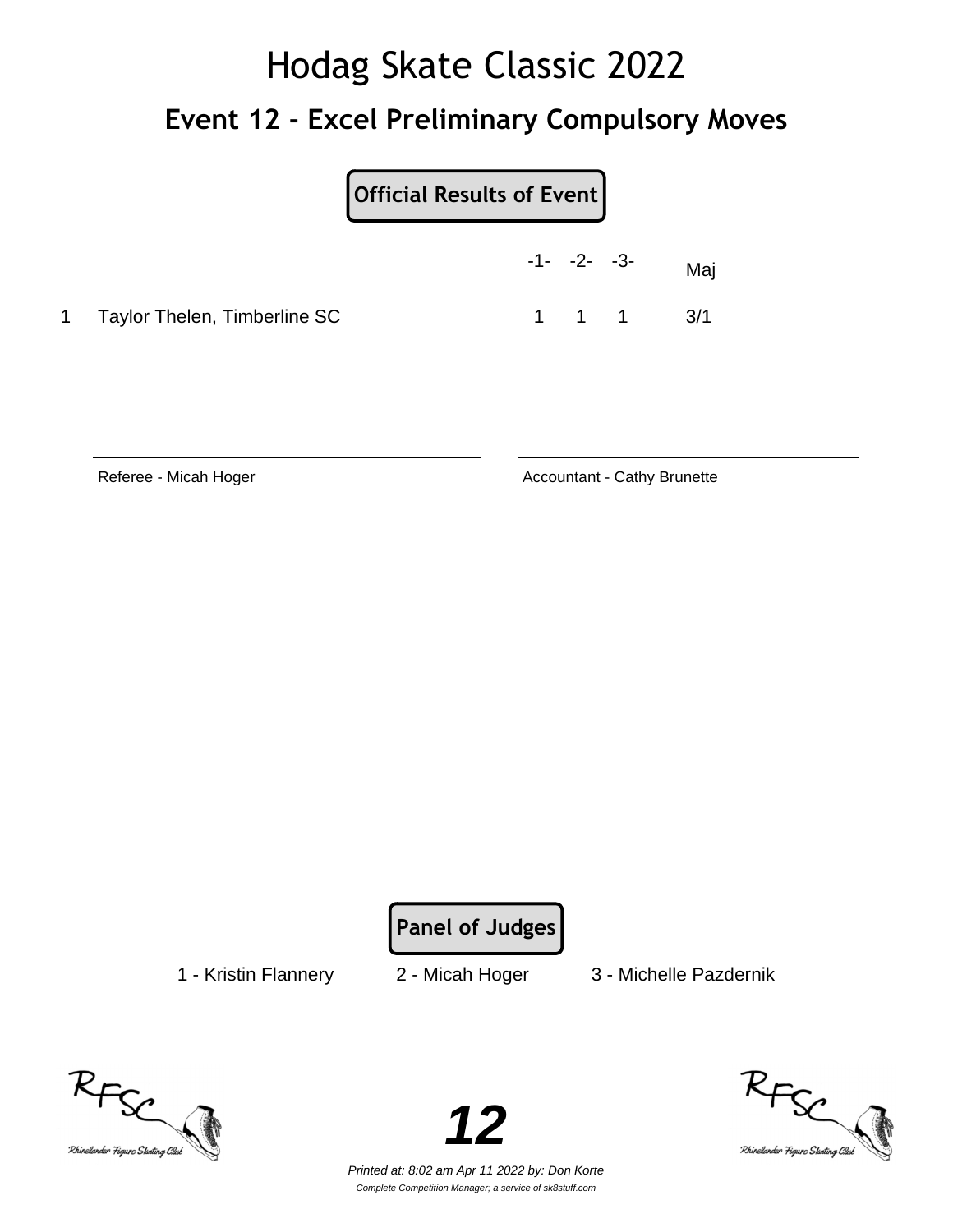### **Event 13 - Beginner Jumps**

#### **Official Results of Event**

|                |                                           |   | $-1 - -2 - -3$      |   | Maj |
|----------------|-------------------------------------------|---|---------------------|---|-----|
| 1              | Alexis Johnson, Mosinee Silverblades FSC  |   | $1 \quad 1 \quad 2$ |   | 2/1 |
| 2 <sup>1</sup> | Jaydon Wood, Timberline SC                |   | $3 \quad 2 \quad 1$ |   | 2/2 |
| 3              | Abigail Swenson, Rhinelander FSC          |   | $2 \quad 4 \quad 3$ |   | 2/3 |
| 4              | Abigail Wysocki, Mosinee Silverblades FSC | 4 | 3                   | 4 | 3/4 |

Referee - Dorothy Alt **Accountant - Cathy Brunette** Accountant - Cathy Brunette

**Panel of Judges**

1 - Dorothy Alt 2 - Jacqui Monge 3 - Stephanie Culver





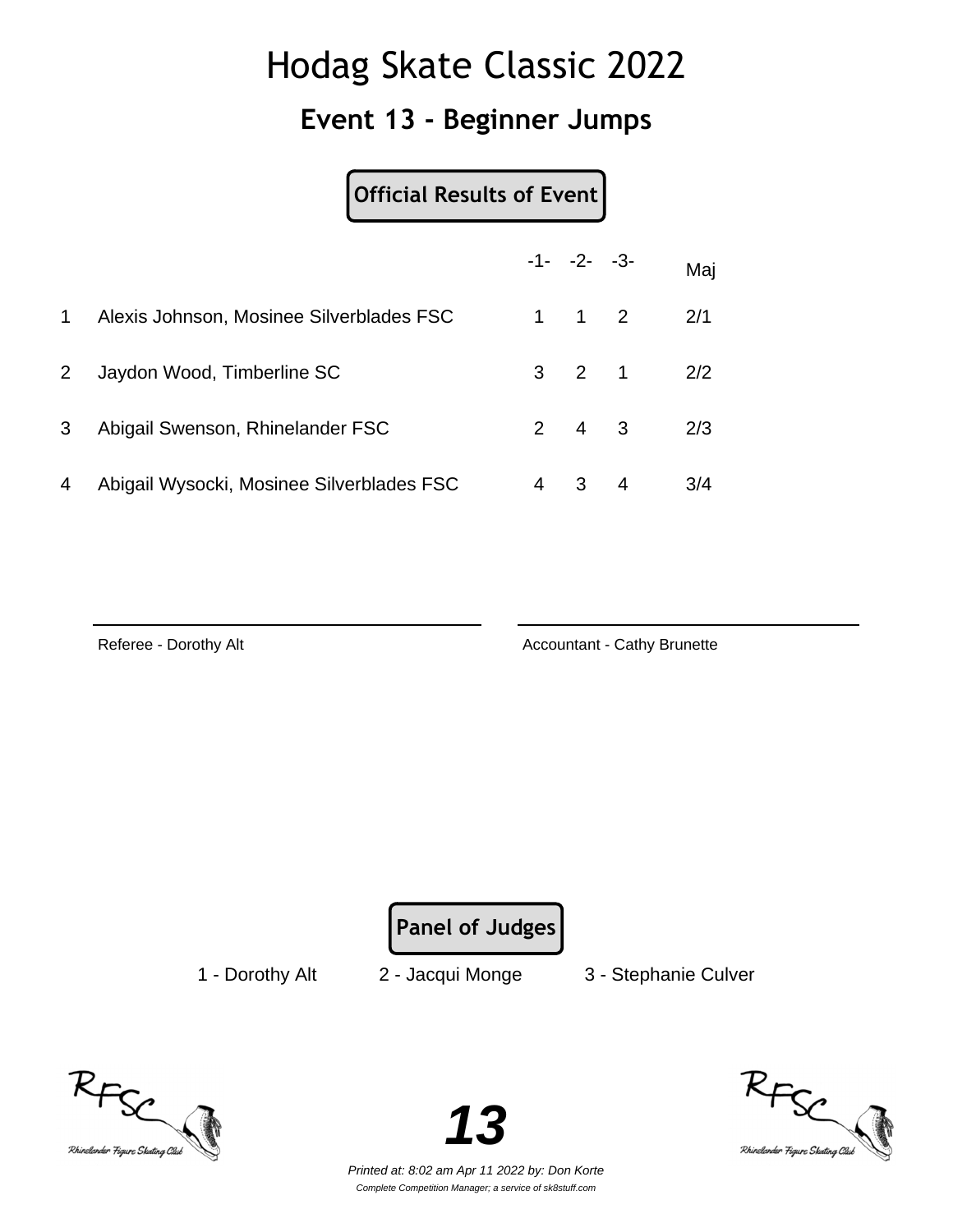### **Event 14 - High Beginner Jumps**

### **Official Results of Event**

|                |                                            |                | $-1 - -2 - -3$      |   | Maj |
|----------------|--------------------------------------------|----------------|---------------------|---|-----|
| $\mathbf 1$    | Izabell Schulist, Mosinee Silverblades FSC | 1.             | $1 \quad 2$         |   | 2/1 |
| $\overline{2}$ | Lily Heldt, Mosinee Silverblades FSC       |                | $3 \quad 2 \quad 1$ |   | 2/2 |
| 3              | Hailey Schippers, Mosinee Silverblades FSC | $\overline{2}$ | 3 <sub>5</sub>      |   | 2/3 |
| 4              | Karlie Yunkers, Rhinelander FSC            | $\overline{4}$ | $4 \quad 4$         |   | 3/4 |
| 5              | Claire Yunkers, Rhinelander FSC            | 5              | 5                   | 3 | 3/5 |

Referee - Micah Hoger **Accountant - Cathy Brunette** Accountant - Cathy Brunette

**Panel of Judges**

1 - Kristin Flannery 2 - Micah Hoger 3 - Michelle Pazdernik





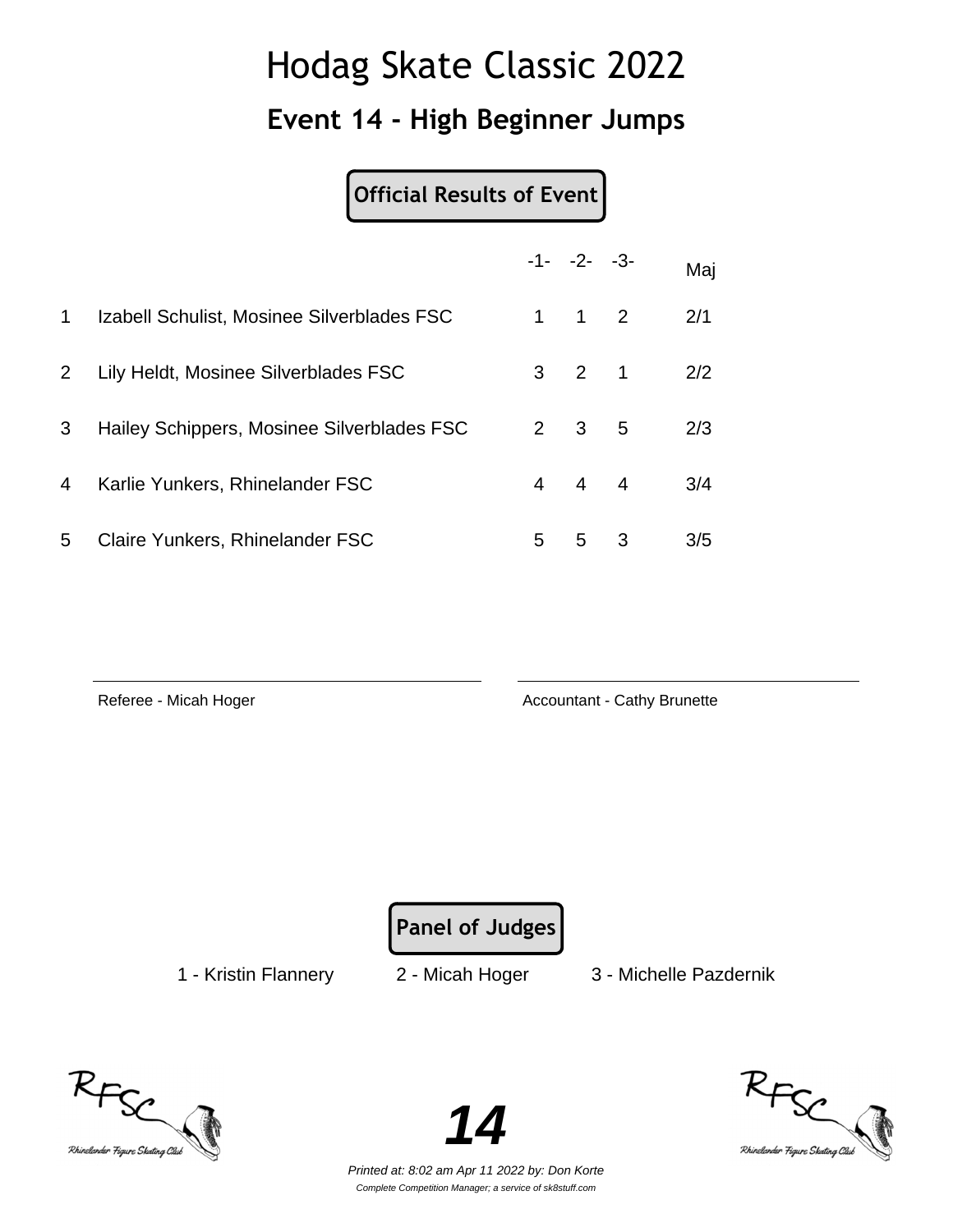### **Event 15 - NoTest Jumps**

|                                        | Official Results of Event |  |                |     |  |  |
|----------------------------------------|---------------------------|--|----------------|-----|--|--|
|                                        |                           |  | $-1 - -2 - -3$ | Mai |  |  |
| Macenzi Smurawa, Greater Green Bay FSC |                           |  | 1 1 1          | 3/1 |  |  |

Referee - Dorothy Alt **Accountant - Cathy Brunette** Accountant - Cathy Brunette

**Panel of Judges**

1 - Dorothy Alt 2 - Jacqui Monge 3 - Stephanie Culver





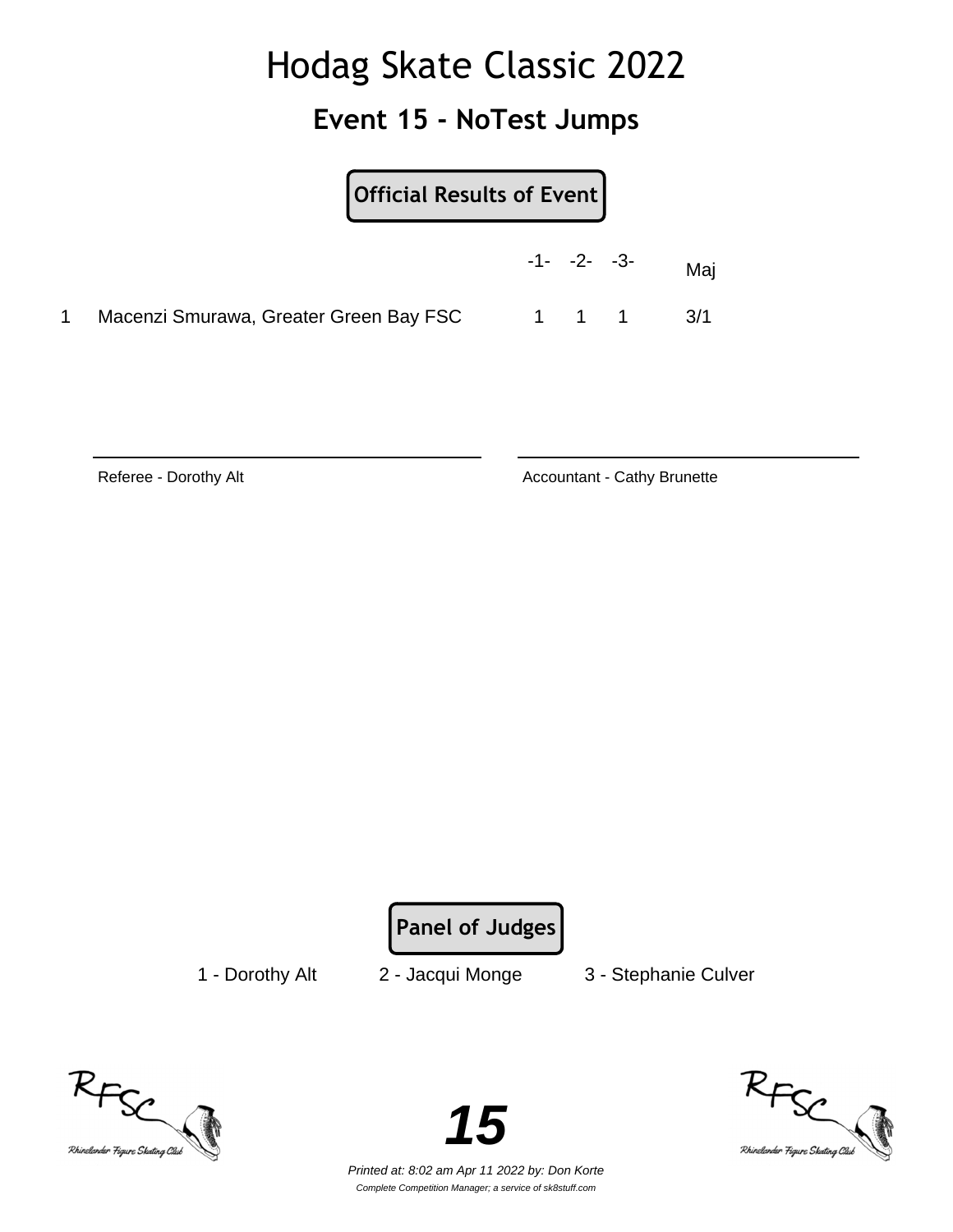### **Event 16 - Preliminary Jumps**

|                                | $-1 - -2 - -3 -$ |                               | Maj |
|--------------------------------|------------------|-------------------------------|-----|
| 1 Taylor Thelen, Timberline SC |                  | $1 \quad 1 \quad 1 \quad 3/1$ |     |

Referee - Dorothy Alt **Accountant - Cathy Brunette** Accountant - Cathy Brunette

**Panel of Judges**

1 - Dorothy Alt 2 - Jacqui Monge 3 - Kristin Flannery





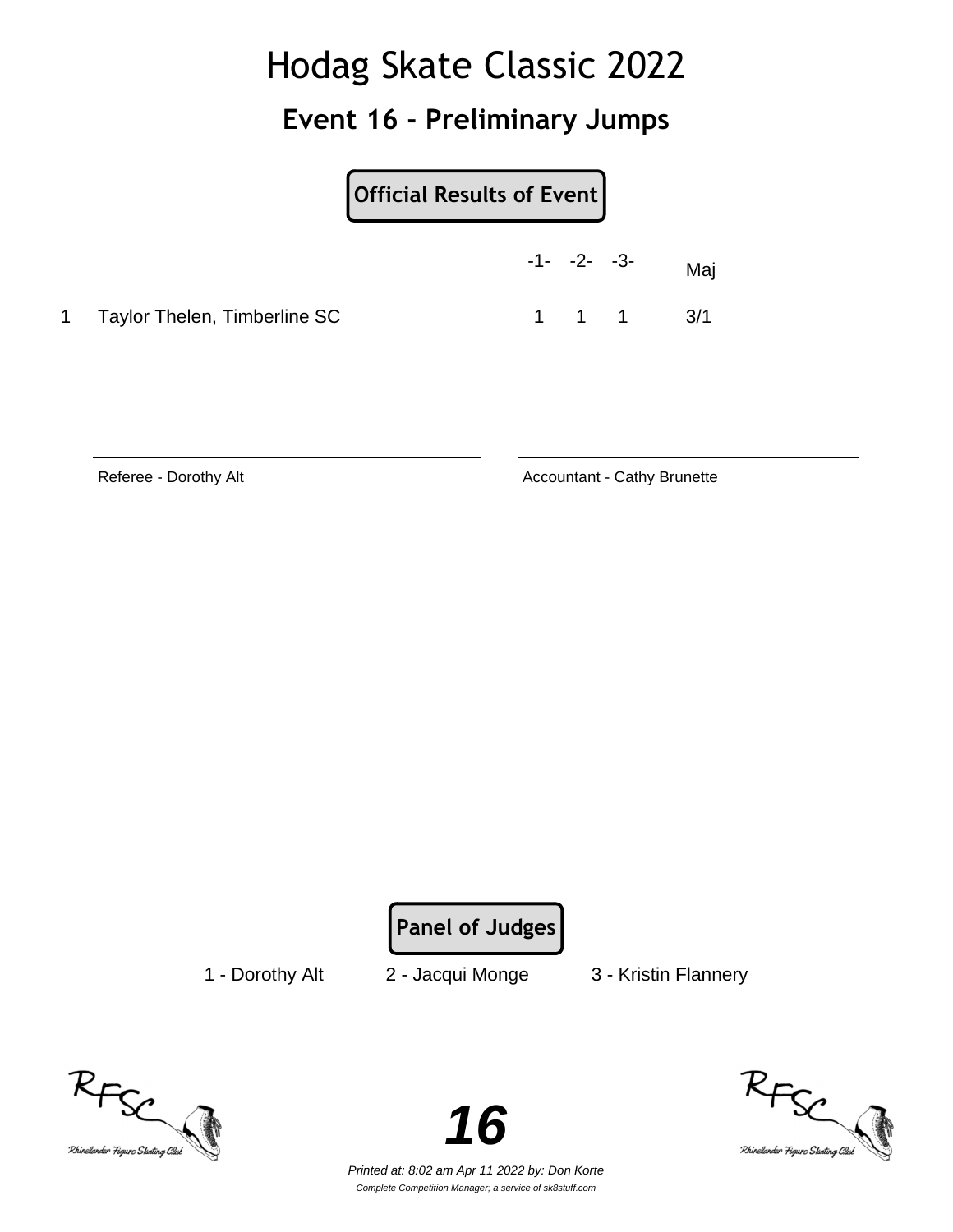## Hodag Skate Classic 2022 **Event 17 - PrePreliminary Jumps**

| Official Results of Event |  |
|---------------------------|--|
|                           |  |

|                |                                         | $-1 - -2 - -3$      |                               | Maj |
|----------------|-----------------------------------------|---------------------|-------------------------------|-----|
| 1              | Aubrie Bower, Mosinee Silverblades FSC  |                     | $1 \quad 1 \quad 1 \quad 3/1$ |     |
| $\overline{2}$ | Maria Selting, Mosinee Silverblades FSC | $2 \quad 2 \quad 2$ |                               | 3/2 |
| 3              | Megan Oliva, Greater Green Bay FSC      | $3 \quad 3$         |                               | 3/3 |

Referee - Micah Hoger **Accountant - Cathy Brunette** Accountant - Cathy Brunette

**Panel of Judges**

1 - Micah Hoger 2 - Michelle Pazdernik 3 - Stephanie Culver





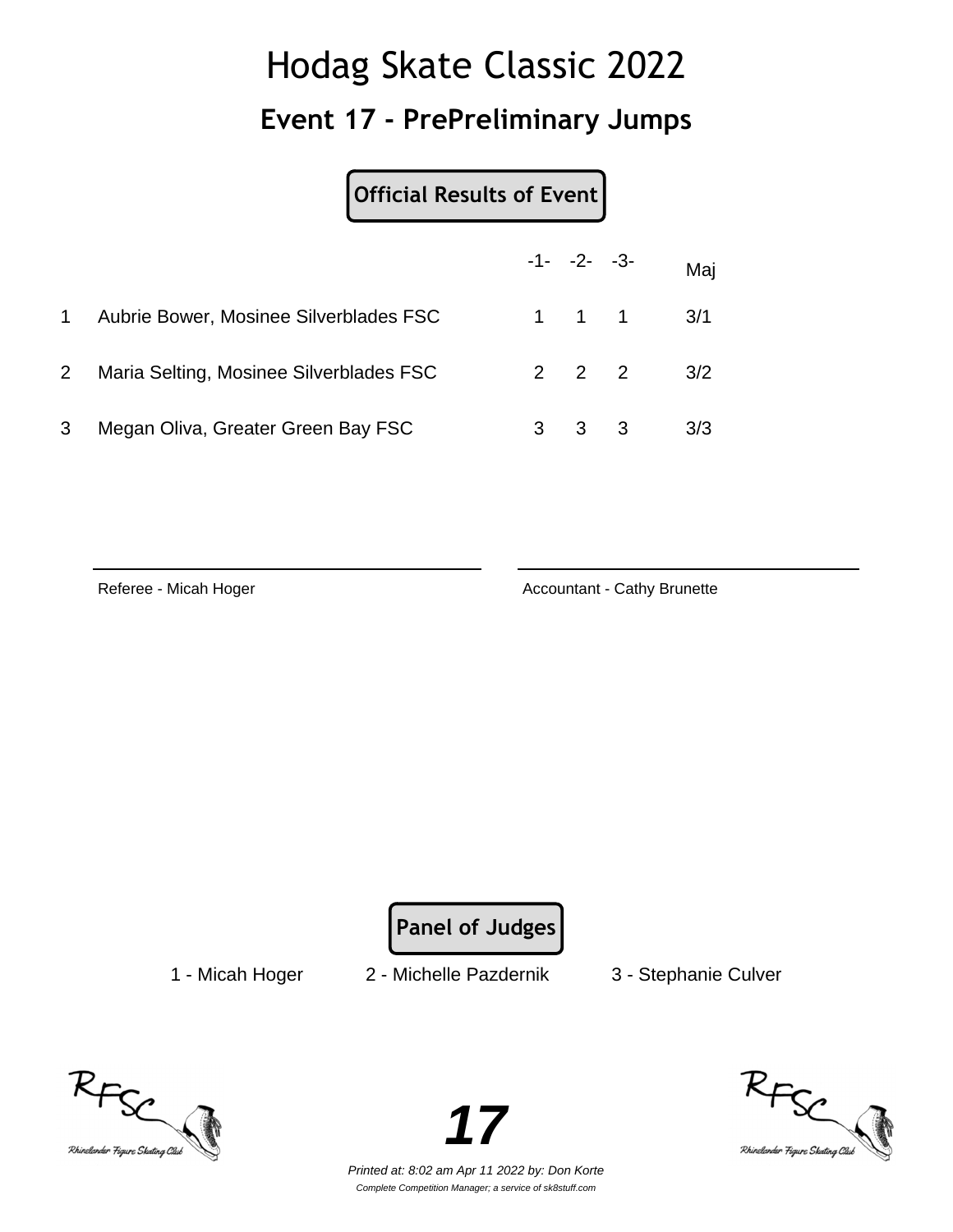### **Event 18 - Beginner Spins**

#### **Official Results of Event**

|                |                                  |   | $-1 - -2 - -3$      |                         | Maj       |
|----------------|----------------------------------|---|---------------------|-------------------------|-----------|
| $\mathbf{1}$   | Claire Yunkers, Rhinelander FSC  |   | $1 \quad 1 \quad 1$ |                         | 3/1       |
| $2^{\circ}$    | Karlie Yunkers, Rhinelander FSC  |   | $3 \quad 4 \quad 2$ |                         | $2/3$ TIE |
| 2 <sup>1</sup> | Jaydon Wood, Timberline SC       |   | $2 \quad 3 \quad 4$ |                         | $2/3$ TIE |
| $\overline{2}$ | Abigail Swenson, Rhinelander FSC | 4 | $\mathcal{P}$       | $\overline{\mathbf{3}}$ | $2/3$ TIE |

Referee - Dorothy Alt **Accountant - Cathy Brunette** Accountant - Cathy Brunette

**Panel of Judges**

1 - Dorothy Alt 2 - Jacqui Monge 3 - Kristin Flannery





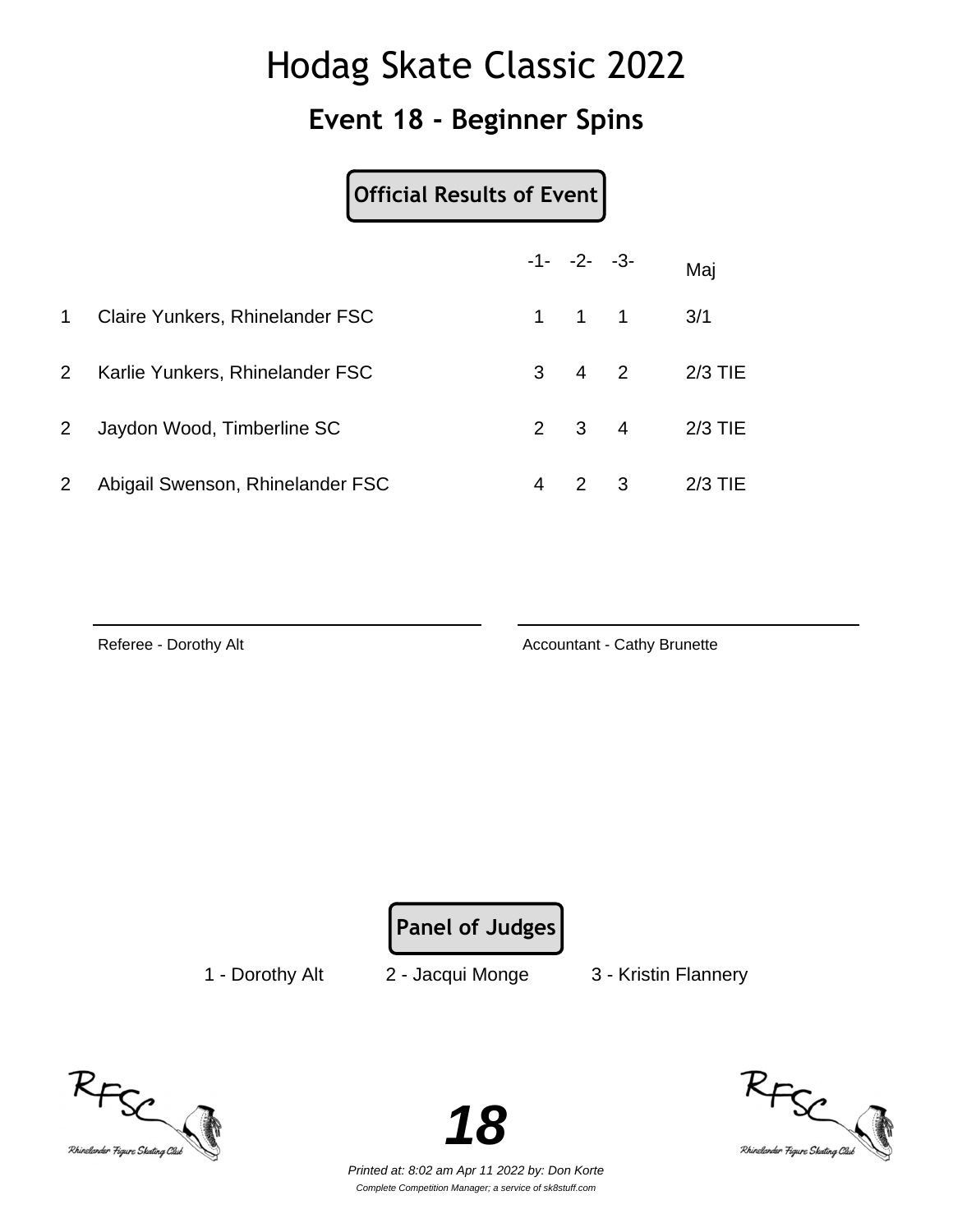### **Event 19 - High Beginner Spins**

|                                            | $-1 - -2 - -3$ |  | Mai       |
|--------------------------------------------|----------------|--|-----------|
| Izabell Schulist, Mosinee Silverblades FSC |                |  | 1 1 1 3/1 |

Referee - Micah Hoger **Accountant - Cathy Brunette** Accountant - Cathy Brunette

**Panel of Judges**

1 - Micah Hoger 2 - Michelle Pazdernik 3 - Stephanie Culver





RFSC<br>Rhinelander Figure Skating Club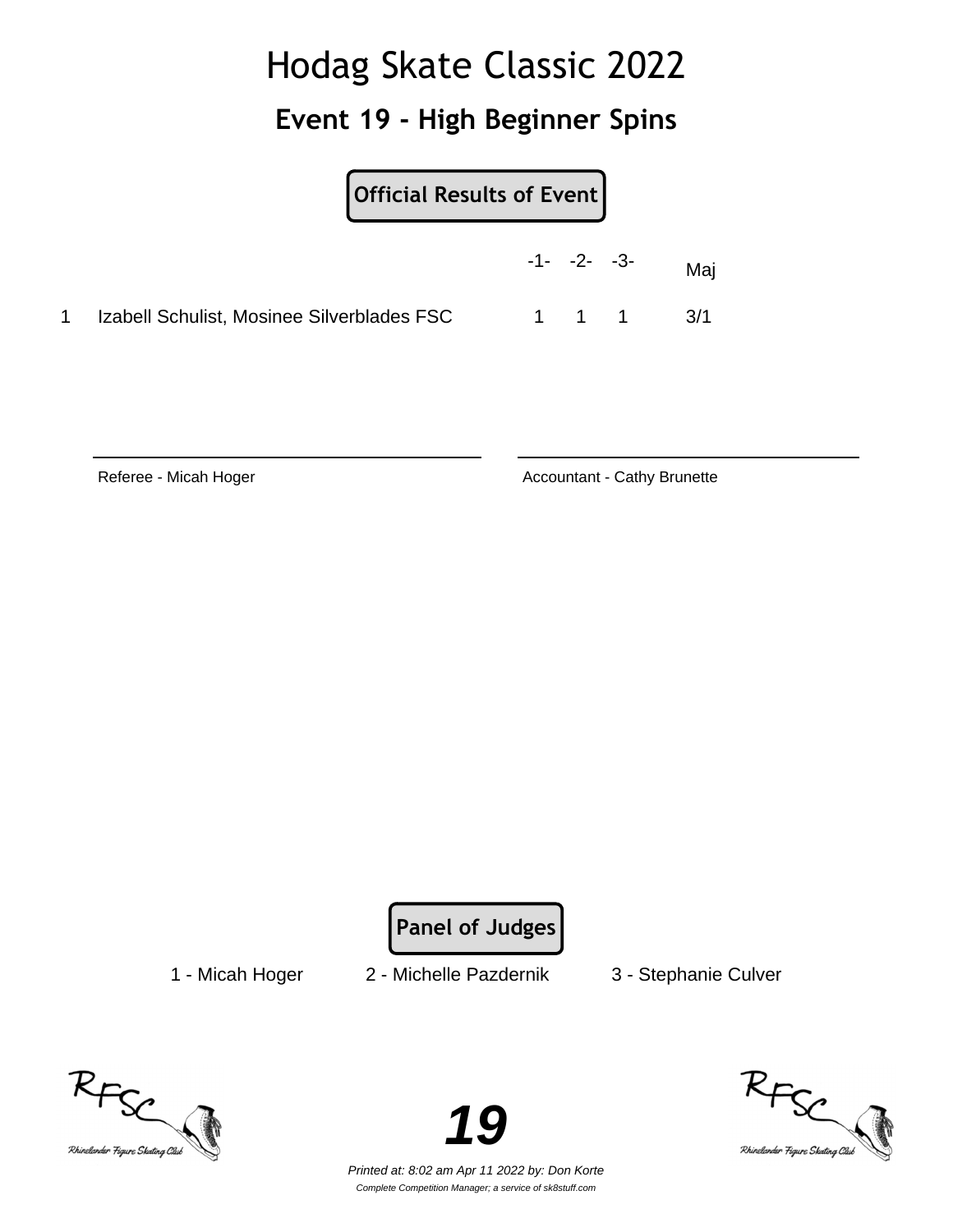### **Event 20 - NoTest Spins**

|                                        | Official Results of Event |  |  |           |  |  |
|----------------------------------------|---------------------------|--|--|-----------|--|--|
|                                        | $-1 - -2 - -3$            |  |  | Maj       |  |  |
| Macenzi Smurawa, Greater Green Bay FSC |                           |  |  | 1 1 1 3/1 |  |  |

Referee - Micah Hoger **Accountant - Cathy Brunette** Accountant - Cathy Brunette

**Panel of Judges**

1 - Micah Hoger 2 - Michelle Pazdernik 3 - Stephanie Culver





RFSC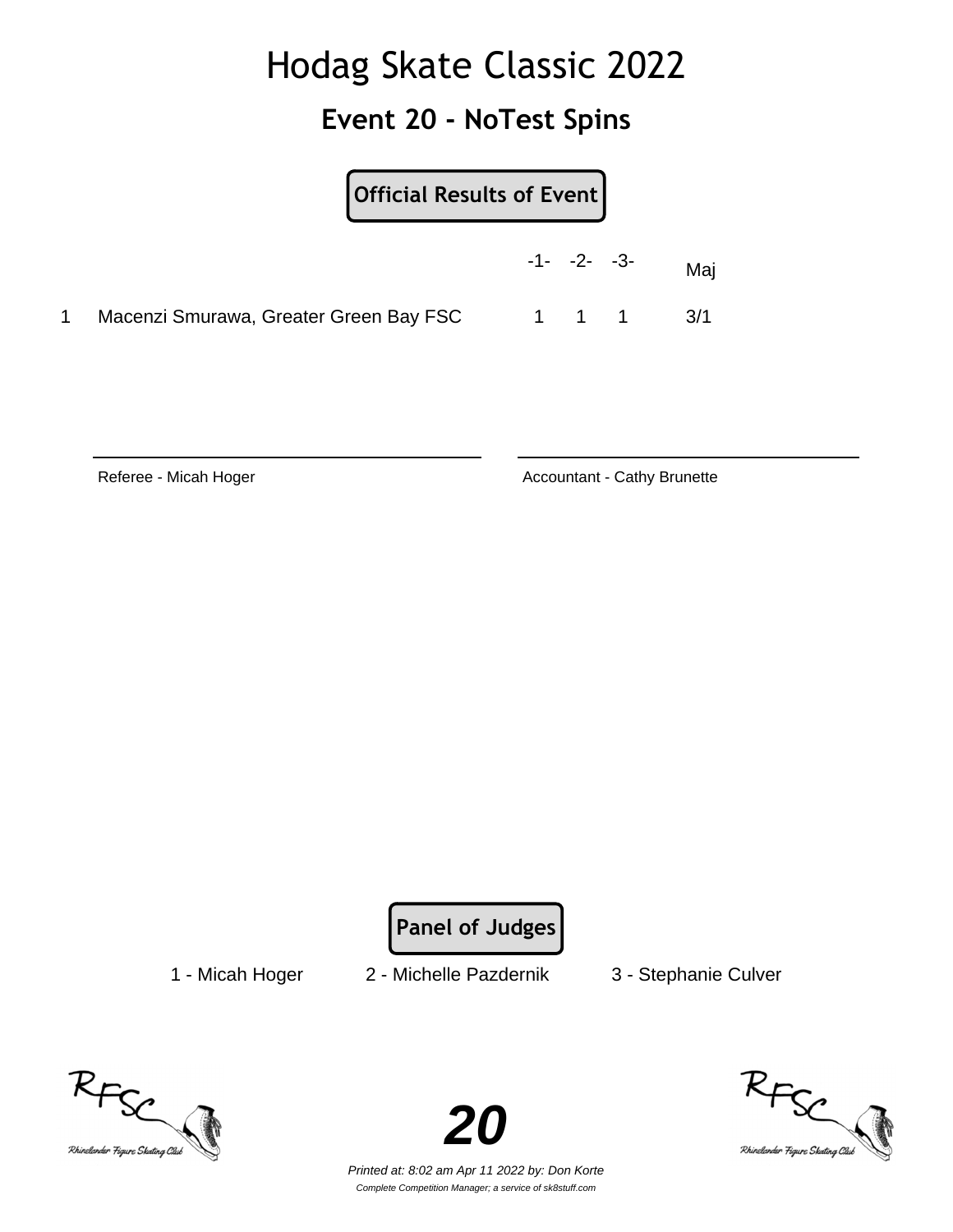### **Event 21 - PrePreliminary Spins**

### **Official Results of Event**

|                              |  | -1- -2- -3- Maj               |  |
|------------------------------|--|-------------------------------|--|
| 1 Leah Freyer, Timberline SC |  | $1 \quad 1 \quad 1 \quad 3/1$ |  |

Referee - Micah Hoger **Accountant - Cathy Brunette** Accountant - Cathy Brunette

**Panel of Judges**

1 - Micah Hoger 2 - Michelle Pazdernik 3 - Stephanie Culver





RFSC<br><sup>Rhinelander</sup> Figure Skating Clieb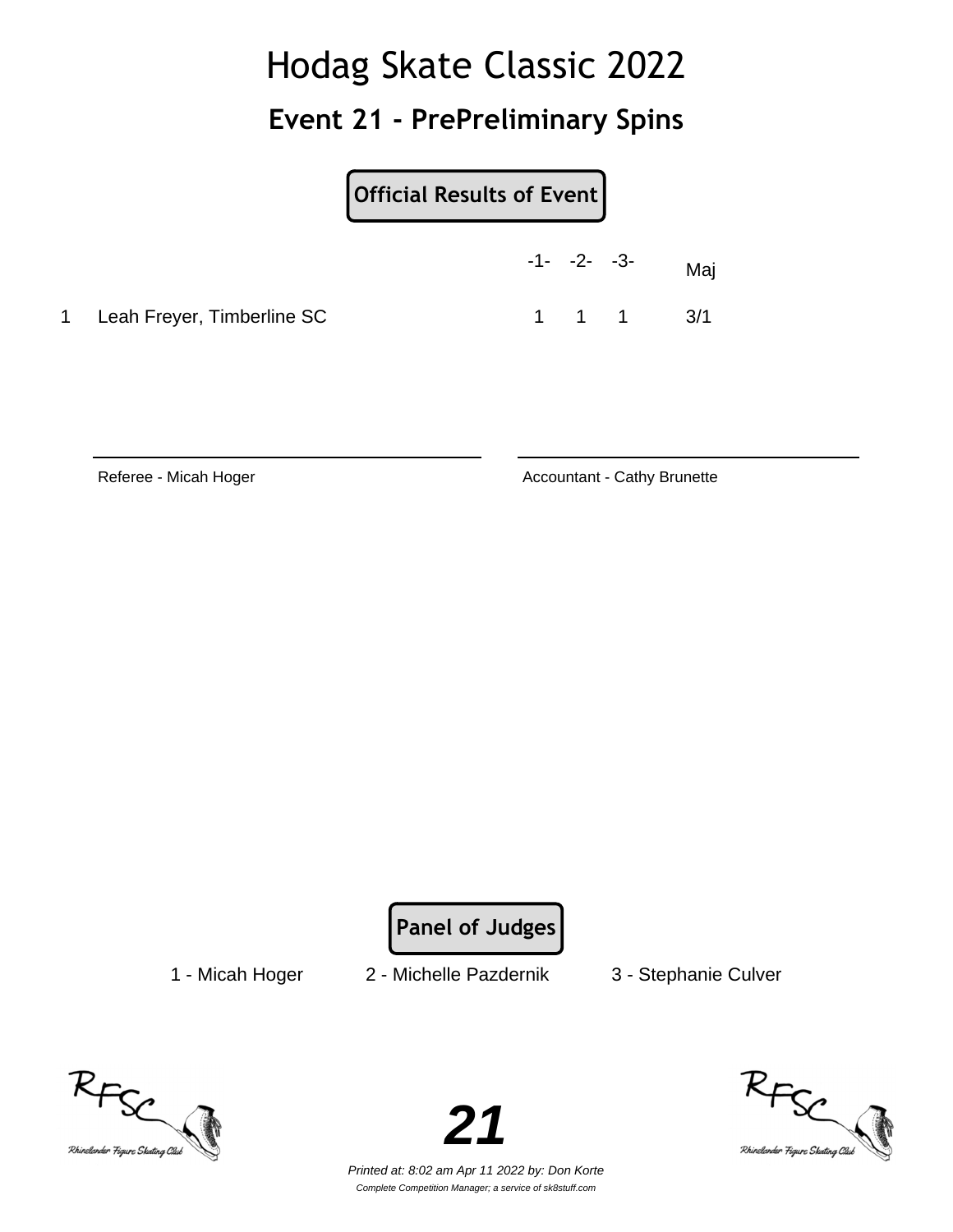### **Event 22 - Preliminary Spins**

| <b>Official Results of Event</b> |  |                   |
|----------------------------------|--|-------------------|
| $-1 - -2 - -3$                   |  | <i><b>Aai</b></i> |

1 Taylor Thelen, Timberline SC 1 1 1 3/1

Referee - Micah Hoger **Accountant - Cathy Brunette** Accountant - Cathy Brunette

**Panel of Judges**

1 - Micah Hoger 2 - Michelle Pazdernik 3 - Stephanie Culver





RFSC<br>Rhinelander Figure Skatong Club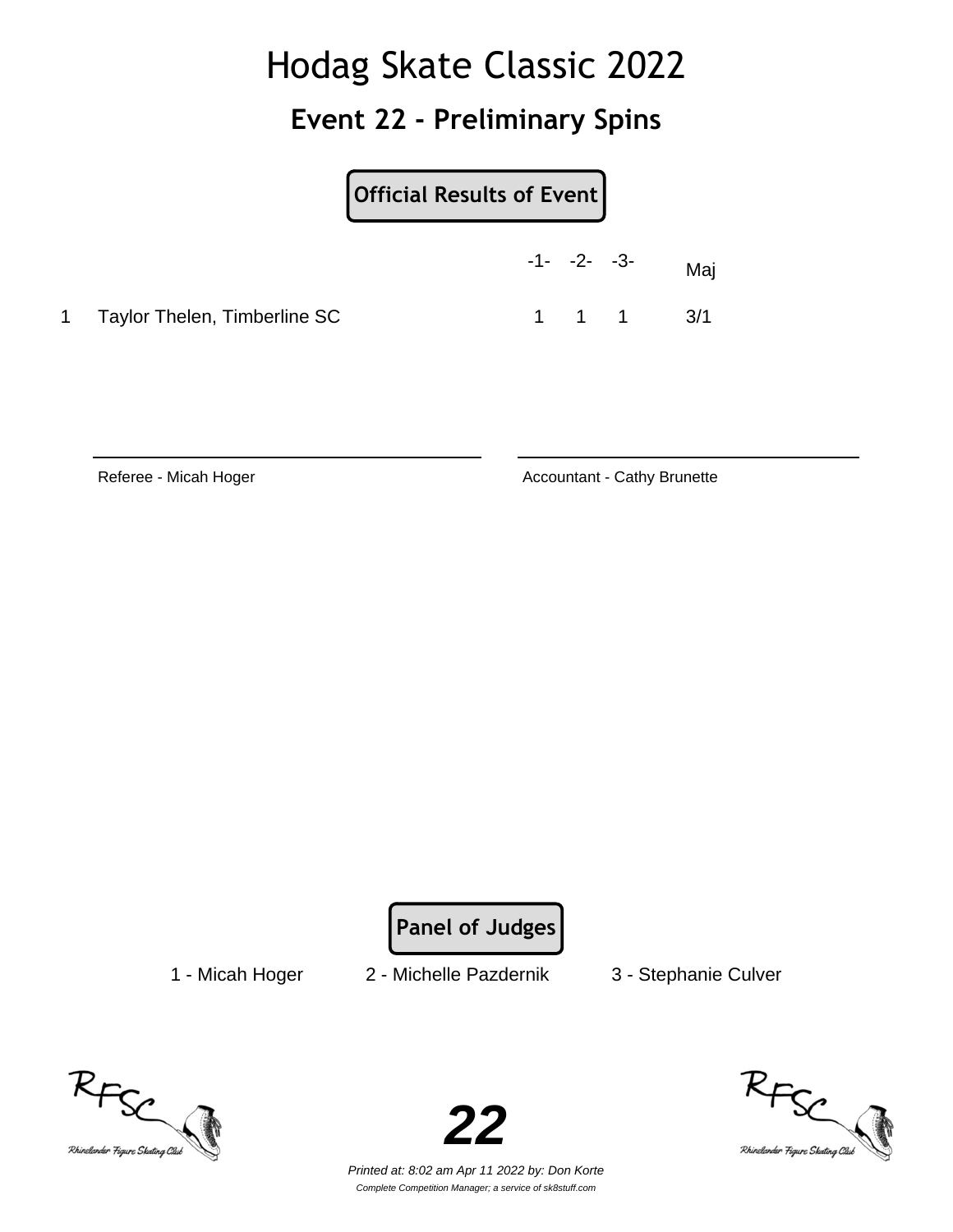#### **Event 23 - Basic 5 Program**

**Official Results of Event**

|              |                                                       | $-1 - -2 - -3$      | Maj |
|--------------|-------------------------------------------------------|---------------------|-----|
| $\mathbf 1$  | Natalie Northcott, Mosinee Silverblades FSC           | $1 \quad 1 \quad 2$ | 2/1 |
| $\mathbf{2}$ | Cecelia Holzem-Morales, Mosinee Silverblades FS 2 2 1 |                     | 3/2 |
| 3            | Cassidy Leseberg, Rhinelander FSC                     | $3 \quad 3$         | 3/3 |

Referee - Micah Hoger **Accountant - Cathy Brunette** Accountant - Cathy Brunette

**Panel of Judges**

1 - Dorothy Alt 2 - Jacqui Monge 3 - Kristin Flannery





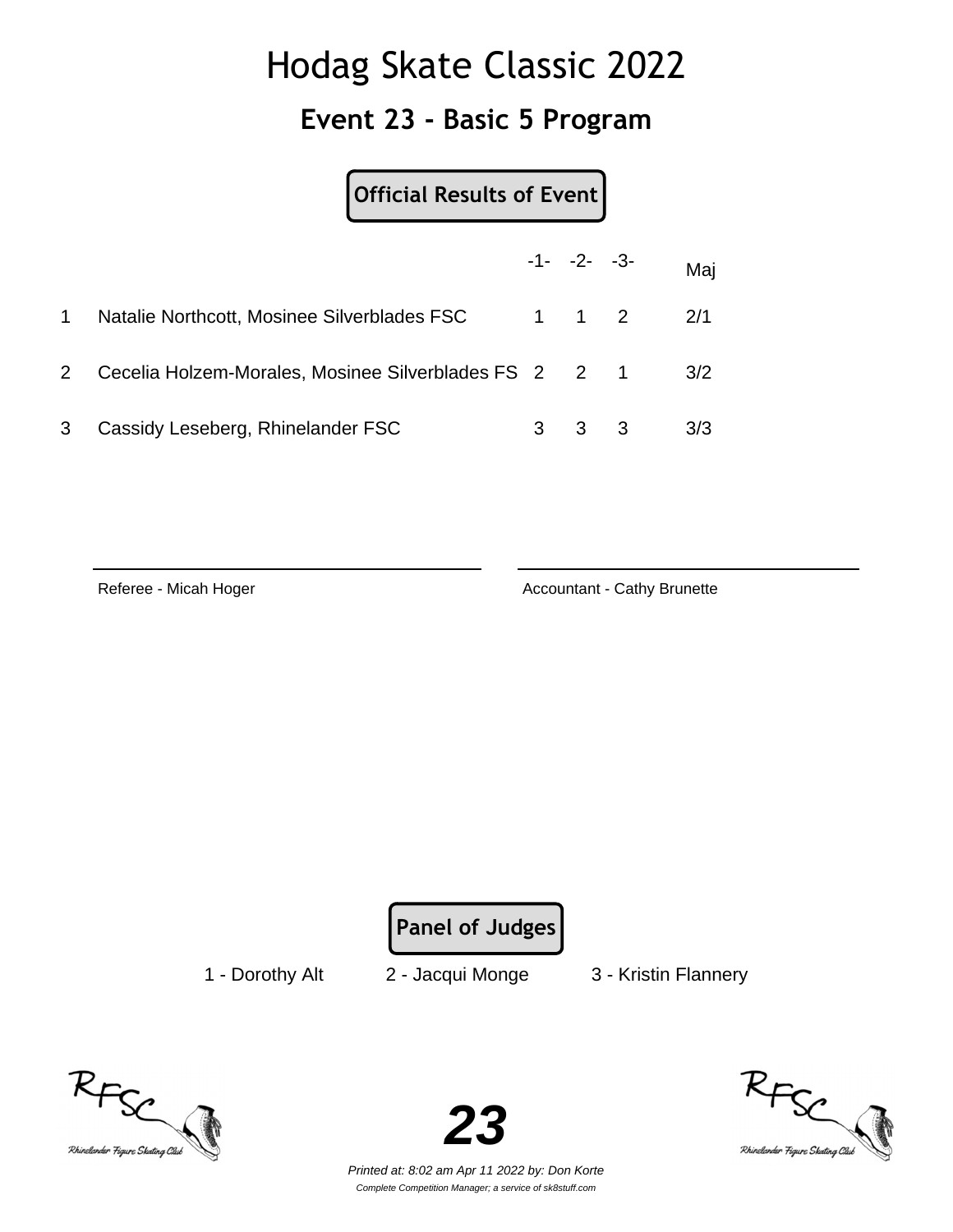#### **Event 24 - Basic 6 Program**

#### **Official Results of Event**

|                |                                            |   | $-1 - -2 - -3$      |   | Maj |
|----------------|--------------------------------------------|---|---------------------|---|-----|
| 1              | Ronni Stankowski, Mosinee Silverblades FSC |   | $1 \quad 1 \quad 2$ |   | 2/1 |
| 2 <sup>1</sup> | Kyra Morse, Mosinee Silverblades FSC       |   | 4 2 1               |   | 2/2 |
| 3              | Alaina Aylesworth, Rhinelander FSC         |   | $3 \quad 3 \quad 3$ |   | 3/3 |
| 4              | Marley Ujcich, Lakeland FSC (Wisconsin)    | 2 | $\overline{4}$      | 4 | 3/4 |

Referee - Micah Hoger **Accountant - Cathy Brunette** Accountant - Cathy Brunette

**Panel of Judges**

1 - Dorothy Alt 2 - Jacqui Monge 3 - Kristin Flannery





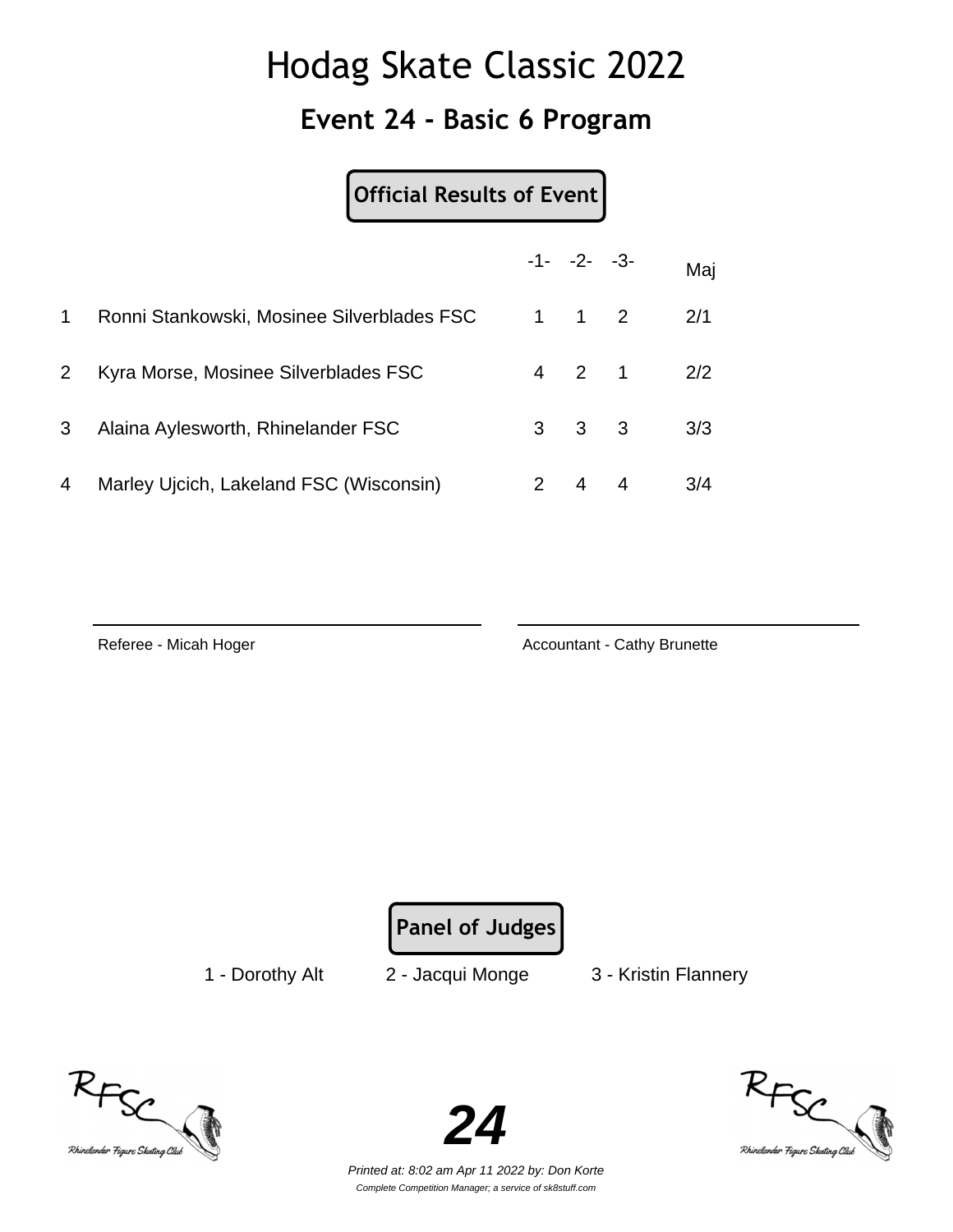#### **Event 25 - Basic 3 Program**

**Official Results of Event**

|              |                                             |   | $-1 - -2 - -3$      |   | Maj         |
|--------------|---------------------------------------------|---|---------------------|---|-------------|
| 1            | Bethany Walkowski, Mosinee Silverblades FSC |   | $3 \quad 1 \quad 2$ |   | $2/2$ TOM 3 |
| $\mathbf{2}$ | Zoey Gauthier, Rhinelander FSC              | 2 | 2 5                 |   | 2/2 TOM 4   |
| 3            | Lily Swenson, Rhinelander FSC               |   | $1 \quad 3 \quad 3$ |   | 3/3         |
| 4            | Mia Gignac, Rhinelander FSC                 |   | $4 \quad 4 \quad 4$ |   | 3/4         |
| 5            | Faith Korte, Mosinee Silverblades FSC       | 5 | 5                   | 1 | 3/5         |

Referee - Micah Hoger **Accountant - Cathy Brunette** Accountant - Cathy Brunette

**Panel of Judges**

1 - Dorothy Alt 2 - Jacqui Monge 3 - Kristin Flannery





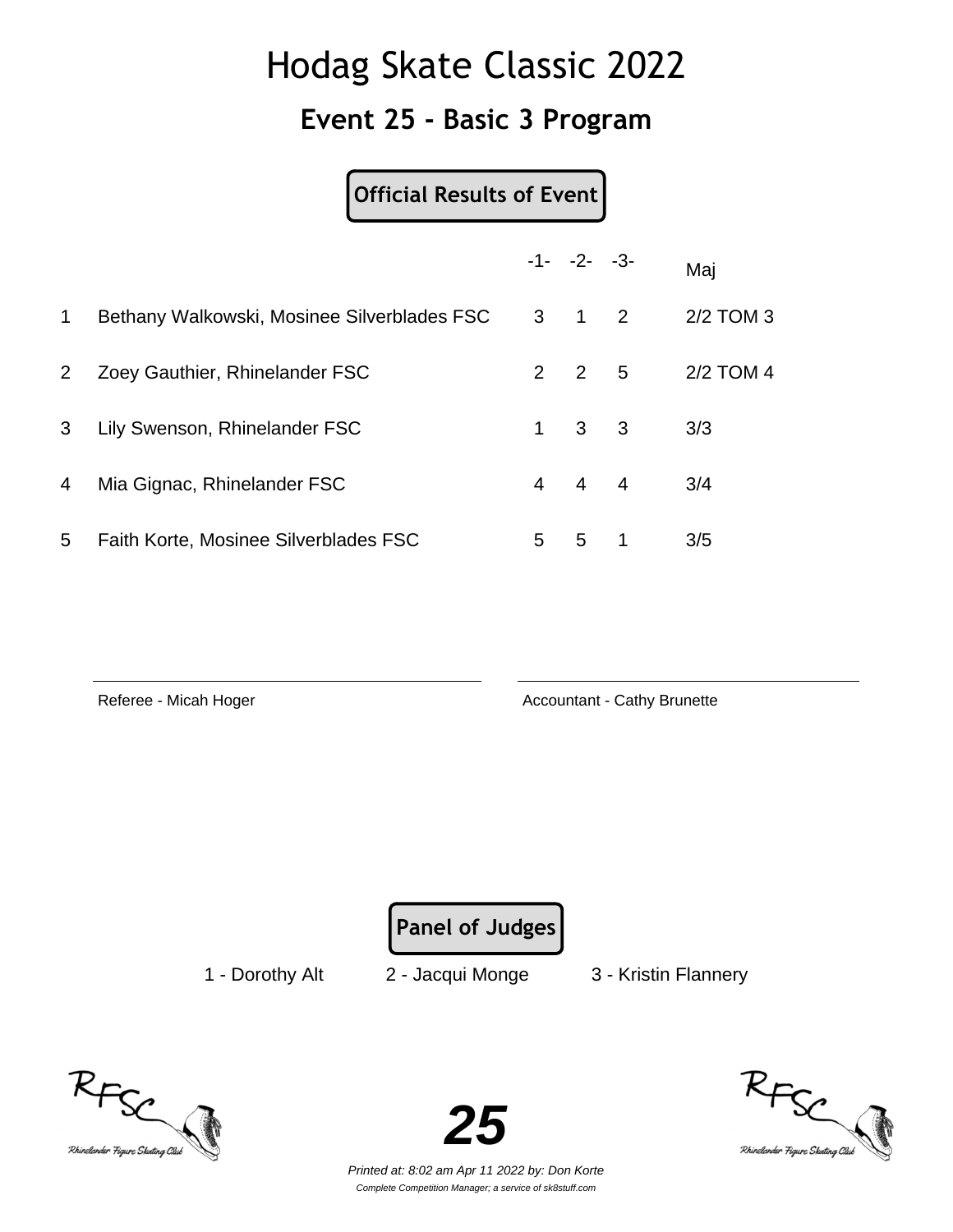#### **Event 26 - Basic 4 Program**

#### **Official Results of Event**

|              |                                           |                | $-1 - -2 - -3$ |                | Maj       |
|--------------|-------------------------------------------|----------------|----------------|----------------|-----------|
| $\mathbf 1$  | Natalie Wysocki, Mosinee Silverblades FSC |                | $2 \quad 1$    | $\overline{1}$ | 2/1       |
| $\mathbf{2}$ | Kelsey Rindt, Merrill Ice Reflections FSC | $\mathbf 1$    | $2 \quad 3$    |                | 2/2       |
| 3            | Lucas Wysocki, Mosinee Silverblades FSC   | $\overline{4}$ | $3 \quad 2$    |                | 2/3 TOM 5 |
| 4            | Elizabeth Hinz, Timberline SC             | 3              | $4 \quad 3$    |                | 2/3 TOM 6 |
| 5            | Madelyn Cline, Rhinelander FSC            | 5              | 5              | 5              | 3/5       |

Referee - Micah Hoger **Accountant - Cathy Brunette** Accountant - Cathy Brunette

**Panel of Judges**

1 - Dorothy Alt 2 - Jacqui Monge 3 - Kristin Flannery





RFSC<br>Rhinelander Figure Skating Club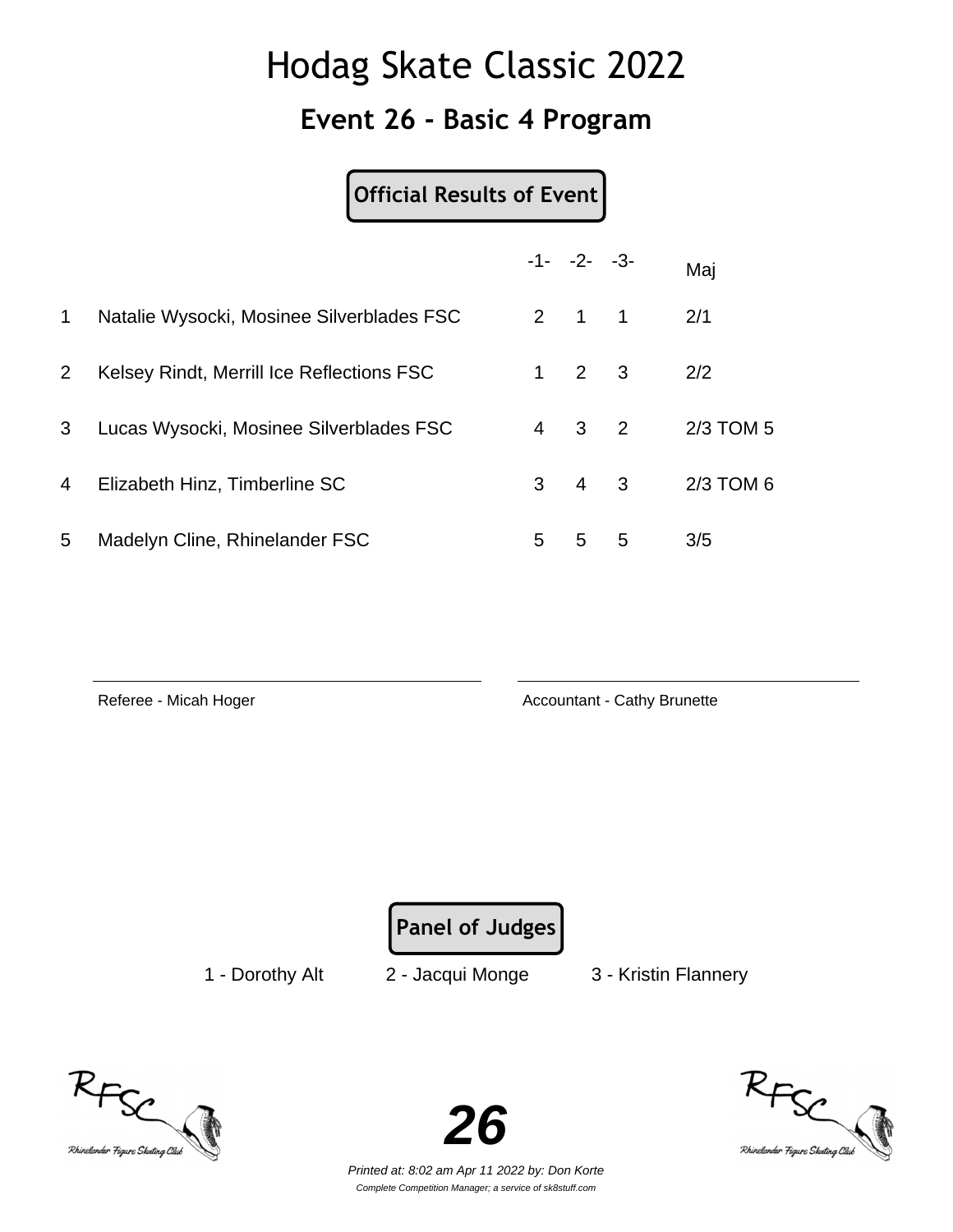#### **Event 27 - Basic 1 Program**

|                                         | Official Results of Event |  |                     |     |
|-----------------------------------------|---------------------------|--|---------------------|-----|
|                                         | $-1 - -2 - -3$            |  |                     | Maj |
| Bianca Krause, Mosinee Silverblades FSC |                           |  | $1 \quad 1 \quad 1$ | 3/1 |

Referee - Micah Hoger **Accountant - Cathy Brunette** Accountant - Cathy Brunette

**Panel of Judges**

1 - Dorothy Alt 2 - Jacqui Monge 3 - Kristin Flannery





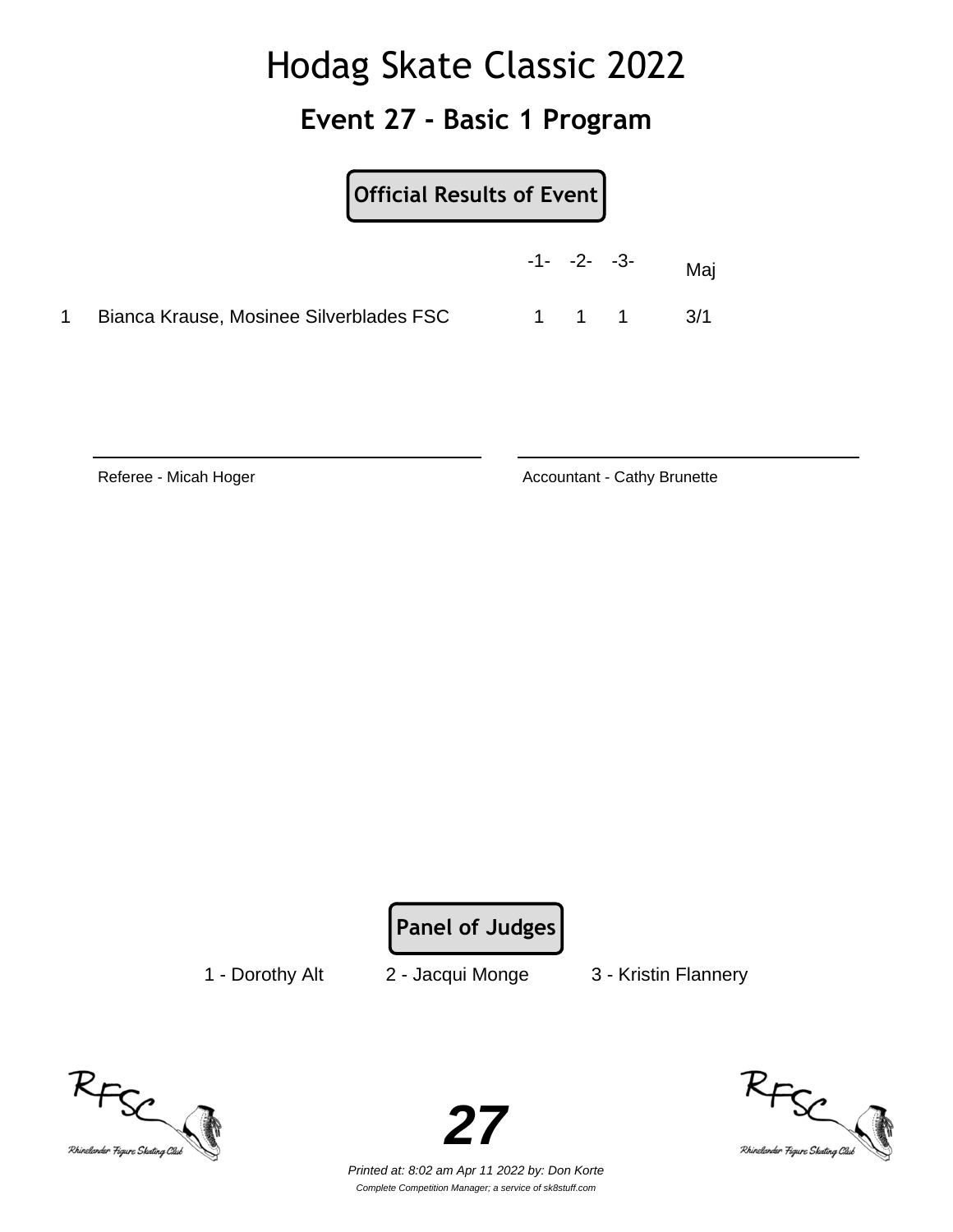### **Event 28 - Basic 2 Program**

#### **Official Results of Event**

|              |                                            |   | $-1 - -2 - -3$      |                | Maj       |
|--------------|--------------------------------------------|---|---------------------|----------------|-----------|
| 1            | Ireland Sullivan, Mosinee Silverblades FSC | 2 | $\overline{1}$      | $\overline{1}$ | 2/1       |
| $\mathbf{2}$ | Alani Witkus, Mosinee Silverblades FSC     | 1 | $5 \quad 3$         |                | 2/3 TOM 4 |
| 3            | Gwenyth Bower, Mosinee Silverblades FSC    |   | $3 \quad 3 \quad 4$ |                | 2/3 TOM 6 |
| 4            | Angela Bradford, Mosinee Silverblades FSC  | 5 | $\overline{4}$      | 2              | $2/4$ TIE |
| 4            | Eleanor Schulist, Mosinee Silverblades FSC | 4 | $\mathcal{P}$       | 5              | $2/4$ TIE |

Referee - Micah Hoger **Accountant - Cathy Brunette** Accountant - Cathy Brunette

**Panel of Judges**

1 - Dorothy Alt 2 - Jacqui Monge 3 - Kristin Flannery





RFSC<br>Rhinelander Figure Skating Club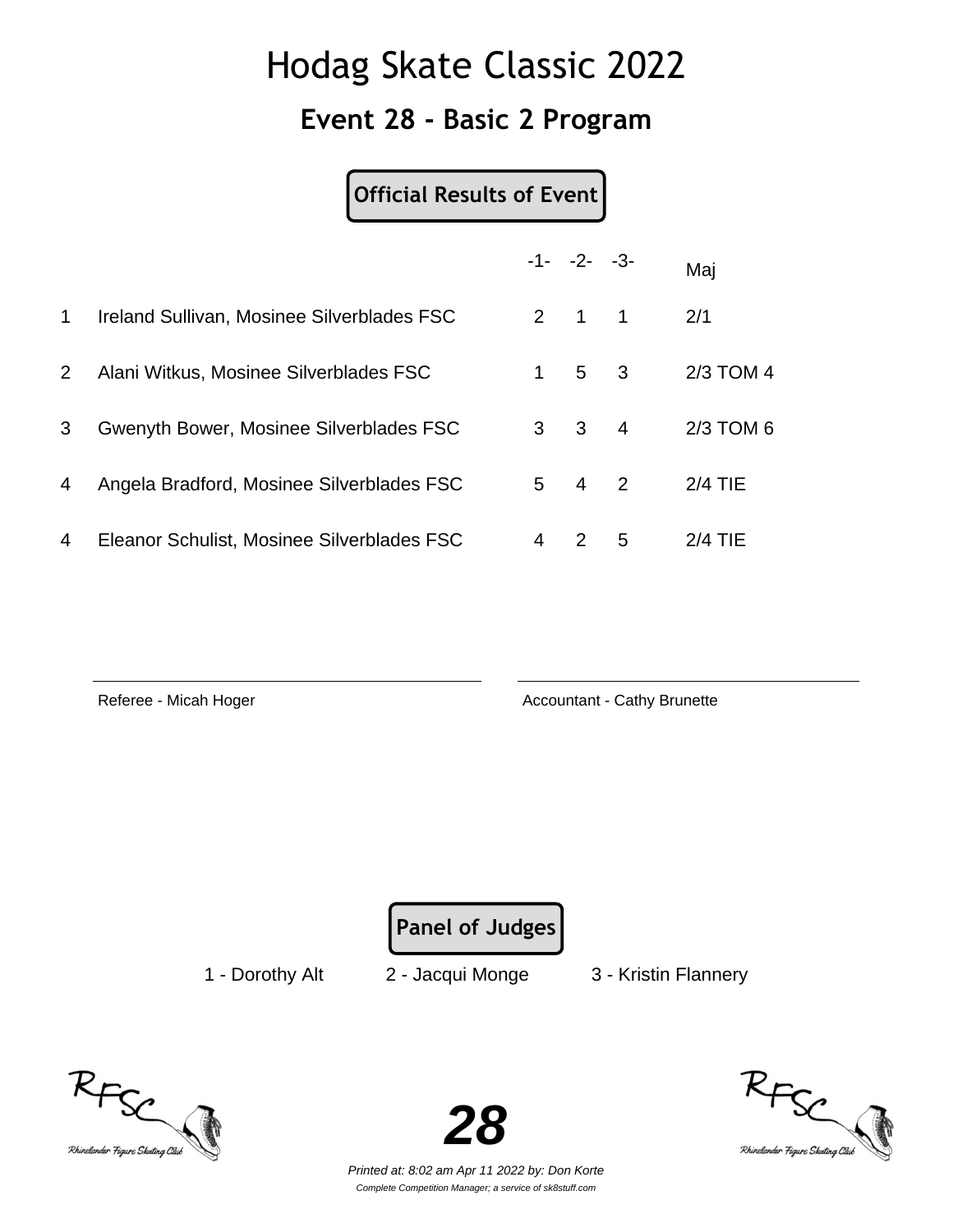# Hodag Skate Classic 2022 **Event 29 - Excel Beginner FS Grp A**

### **Official Results of Event**

|                |                                           |   | $-1 - -2 - -3$      | Maj |
|----------------|-------------------------------------------|---|---------------------|-----|
| 1              | Lily Heldt, Mosinee Silverblades FSC      |   | $1 \quad 1 \quad 1$ | 3/1 |
| $\overline{2}$ | Ruby Freyer, Timberline SC                |   | $2 \quad 2 \quad 3$ | 2/2 |
| 3              | Abigail Wysocki, Mosinee Silverblades FSC |   | $3 \quad 4 \quad 2$ | 2/3 |
| 4              | Jaydon Wood, Timberline SC                | 4 | 3 4                 | 3/4 |

Referee - Micah Hoger **Accountant - Cathy Brunette** Accountant - Cathy Brunette

**Panel of Judges**

1 - Dorothy Alt 2 - Jacqui Monge 3 - Kristin Flannery





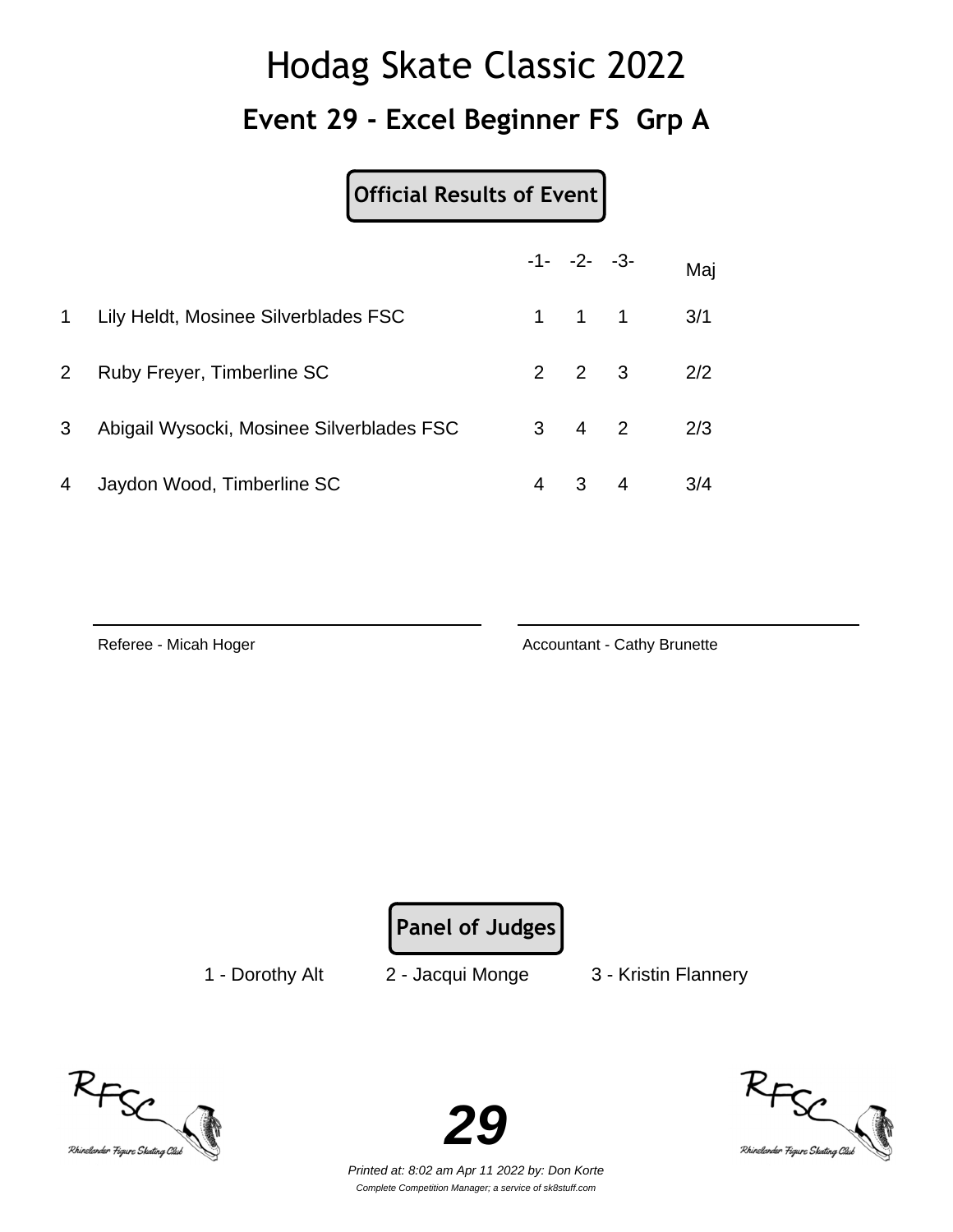# Hodag Skate Classic 2022 **Event 30 - Excel Beginner FS Grp B**

### **Official Results of Event**

|              |                                          |               | $-1 - -2 - -3$      |                | Maj |
|--------------|------------------------------------------|---------------|---------------------|----------------|-----|
| 1            | Abigail Swenson, Rhinelander FSC         |               | $1 \quad 1 \quad 1$ |                | 3/1 |
| $\mathbf{2}$ | Alexis Johnson, Mosinee Silverblades FSC |               | $4\quad 2\quad 2$   |                | 2/2 |
| 3            | Claire Yunkers, Rhinelander FSC          |               | $3 \quad 3 \quad 3$ |                | 3/3 |
| 4            | Karlie Yunkers, Rhinelander FSC          | $\mathcal{P}$ | $\overline{4}$      | $\overline{4}$ | 3/4 |

Referee - Micah Hoger **Accountant - Cathy Brunette** Accountant - Cathy Brunette

**Panel of Judges**

1 - Dorothy Alt 2 - Jacqui Monge 3 - Kristin Flannery





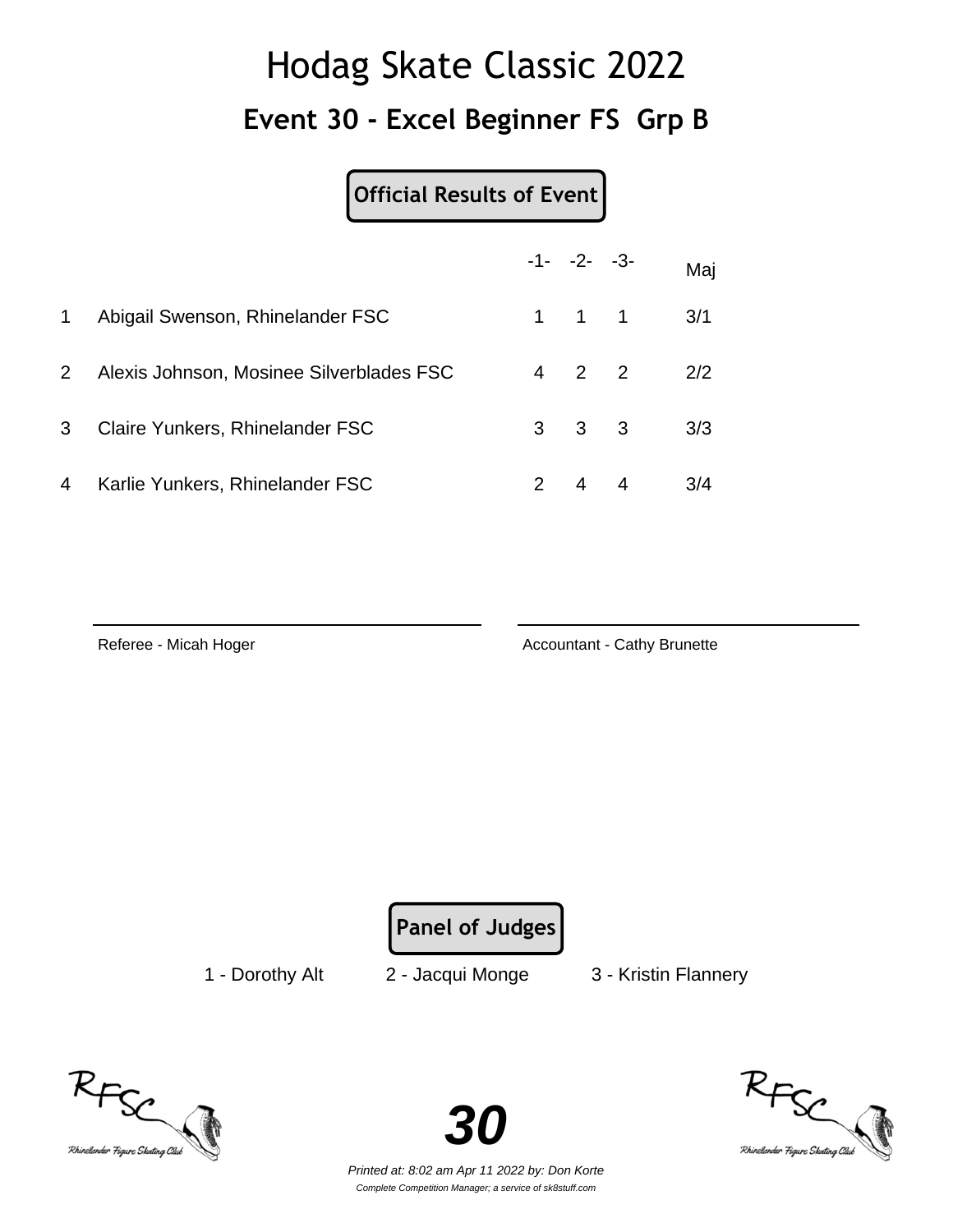## Hodag Skate Classic 2022 **Event 31 - Excel PrePreliminary FS**

**Official Results of Event**

|                |                                        |   | $-1 - -2 - -3$      |                   | Maj |
|----------------|----------------------------------------|---|---------------------|-------------------|-----|
| 1              | Macenzi Smurawa, Greater Green Bay FSC |   | $1 \quad 1 \quad 2$ |                   | 2/1 |
|                | 2 Leah Freyer, Timberline SC           |   |                     | $3 \t2 \t1 \t2/2$ |     |
| 3 <sup>7</sup> | Mariah Jacoby, Timberline SC           |   | $2 \quad 3 \quad 3$ |                   | 3/3 |
| 4              | Megan Oliva, Greater Green Bay FSC     | 4 | 4 4                 |                   | 3/4 |

Referee - Micah Hoger **Accountant - Cathy Brunette** Accountant - Cathy Brunette

**Panel of Judges**

1 - Dorothy Alt 2 - Michelle Pazdernik 3 - Stephanie Culver





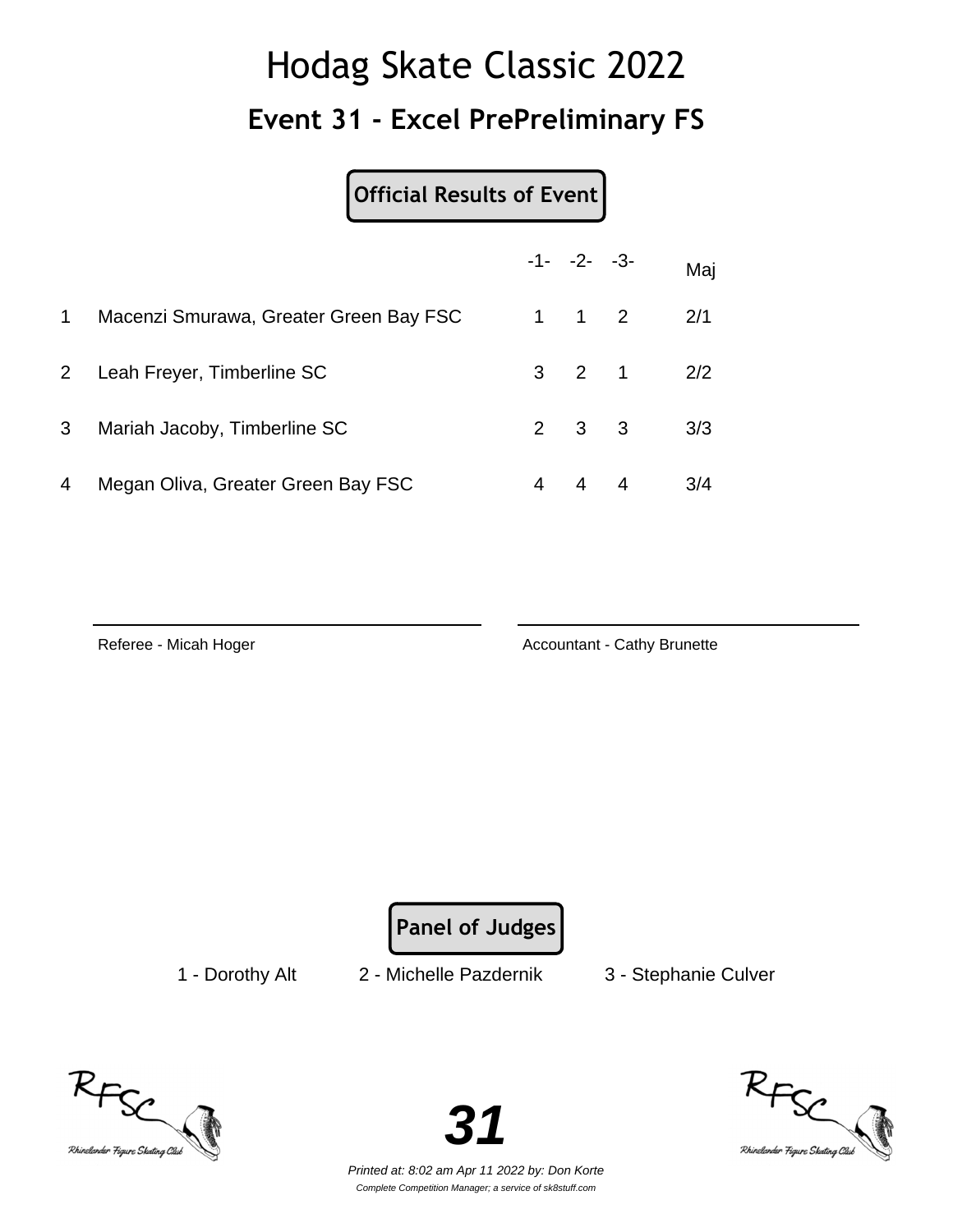### **Event 32 - Excel Preliminary FS**

#### **Official Results of Event**

|              |                                         | $-1 - -2 - -3$      |                               | Maj |
|--------------|-----------------------------------------|---------------------|-------------------------------|-----|
| $\mathbf{1}$ | Maria Selting, Mosinee Silverblades FSC |                     | $1 \quad 1 \quad 1 \quad 3/1$ |     |
|              | 2 Taylor Thelen, Timberline SC          |                     | $3 \t2 \t2 \t2 \t2$           |     |
| 3            | Aubrie Bower, Mosinee Silverblades FSC  | $2 \quad 3 \quad 3$ |                               | 3/3 |

Referee - Micah Hoger **Accountant - Cathy Brunette** Accountant - Cathy Brunette

**Panel of Judges**

1 - Dorothy Alt 2 - Michelle Pazdernik 3 - Stephanie Culver





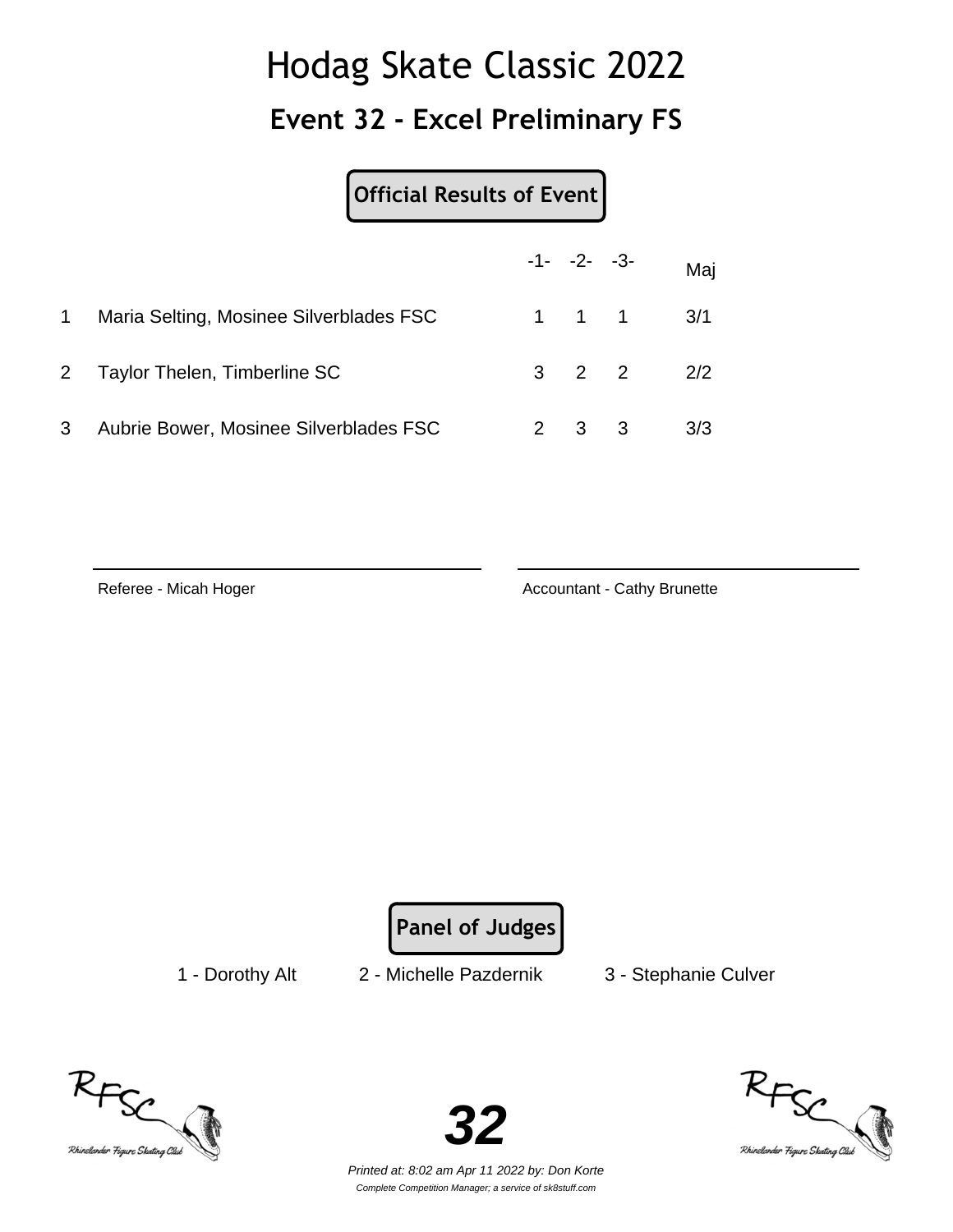### **Event 33 - Excel High Beginner FS**

#### **Official Results of Event**

|             |                                            |       | $-1 - -2 - -3$ |                               | Maj |
|-------------|--------------------------------------------|-------|----------------|-------------------------------|-----|
| 1           | Izabell Schulist, Mosinee Silverblades FSC |       |                | $1 \quad 1 \quad 1 \quad 3/1$ |     |
| $2^{\circ}$ | Hailey Schippers, Mosinee Silverblades FSC | 2 2 2 |                |                               | 3/2 |
| 3           | Claire Moeller, Greater Green Bay FSC      | 3     | 3 <sub>3</sub> |                               | 3/3 |

Referee - Micah Hoger **Accountant - Cathy Brunette** Accountant - Cathy Brunette

**Panel of Judges**

1 - Kristin Flannery 2 - Lauryn Cook 3 - Michelle Pazdernik





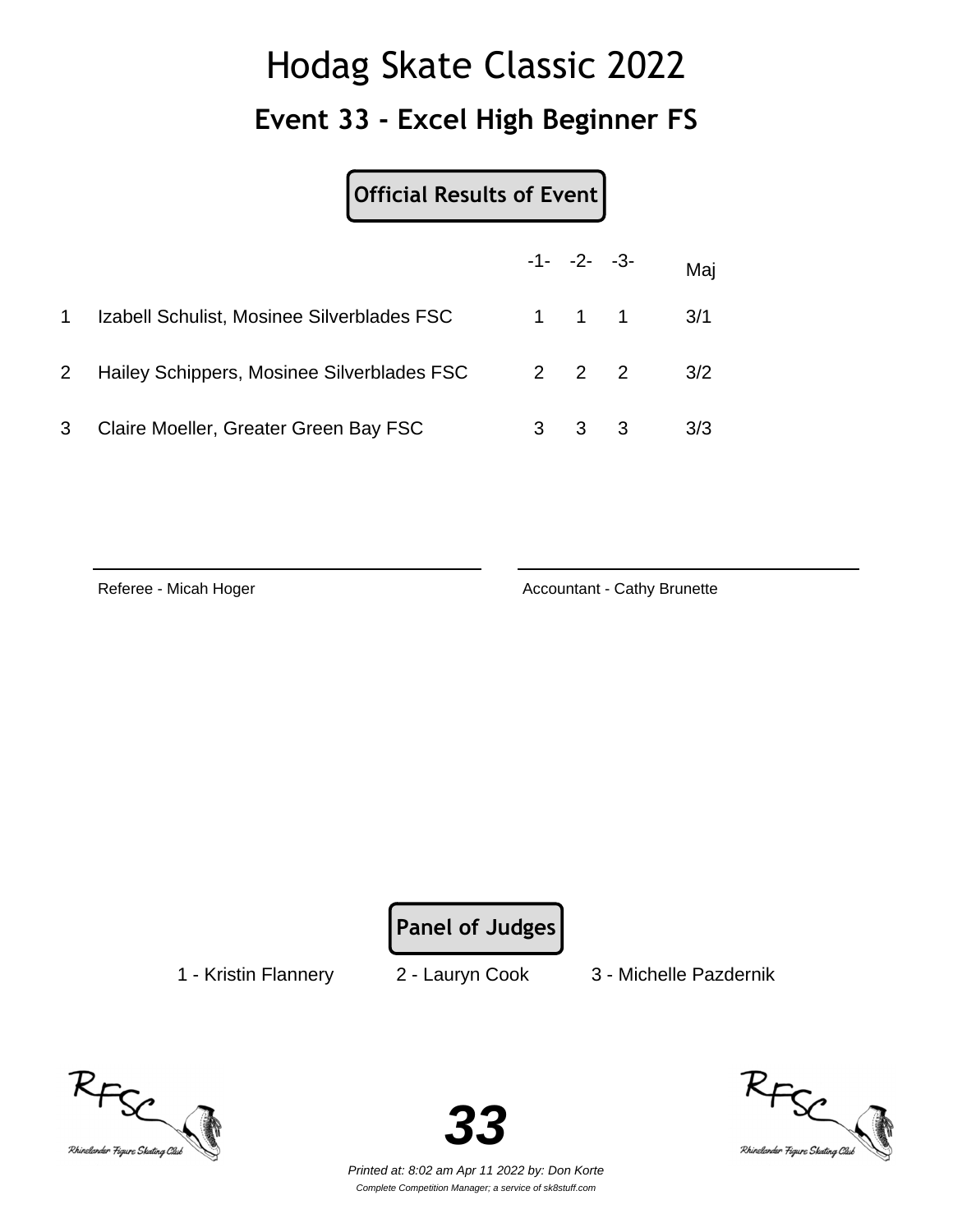## Hodag Skate Classic 2022 **Event 34 - Pre Free Skate Program**

|                                  | Official Results of Event |  |  |                               |
|----------------------------------|---------------------------|--|--|-------------------------------|
|                                  |                           |  |  | $-1$ - $-2$ - $-3$ - Maj      |
| Morgan Cahee, Rhinelander FSC    |                           |  |  | $1 \quad 1 \quad 1 \quad 3/1$ |
| 2 Harmony Gomez, Rhinelander FSC |                           |  |  | 3/2                           |

Referee - Micah Hoger Accountant - Cathy Brunette

**Panel of Judges**

1 - Kristin Flannery 2 - Lauryn Cook 3 - Michelle Pazdernik





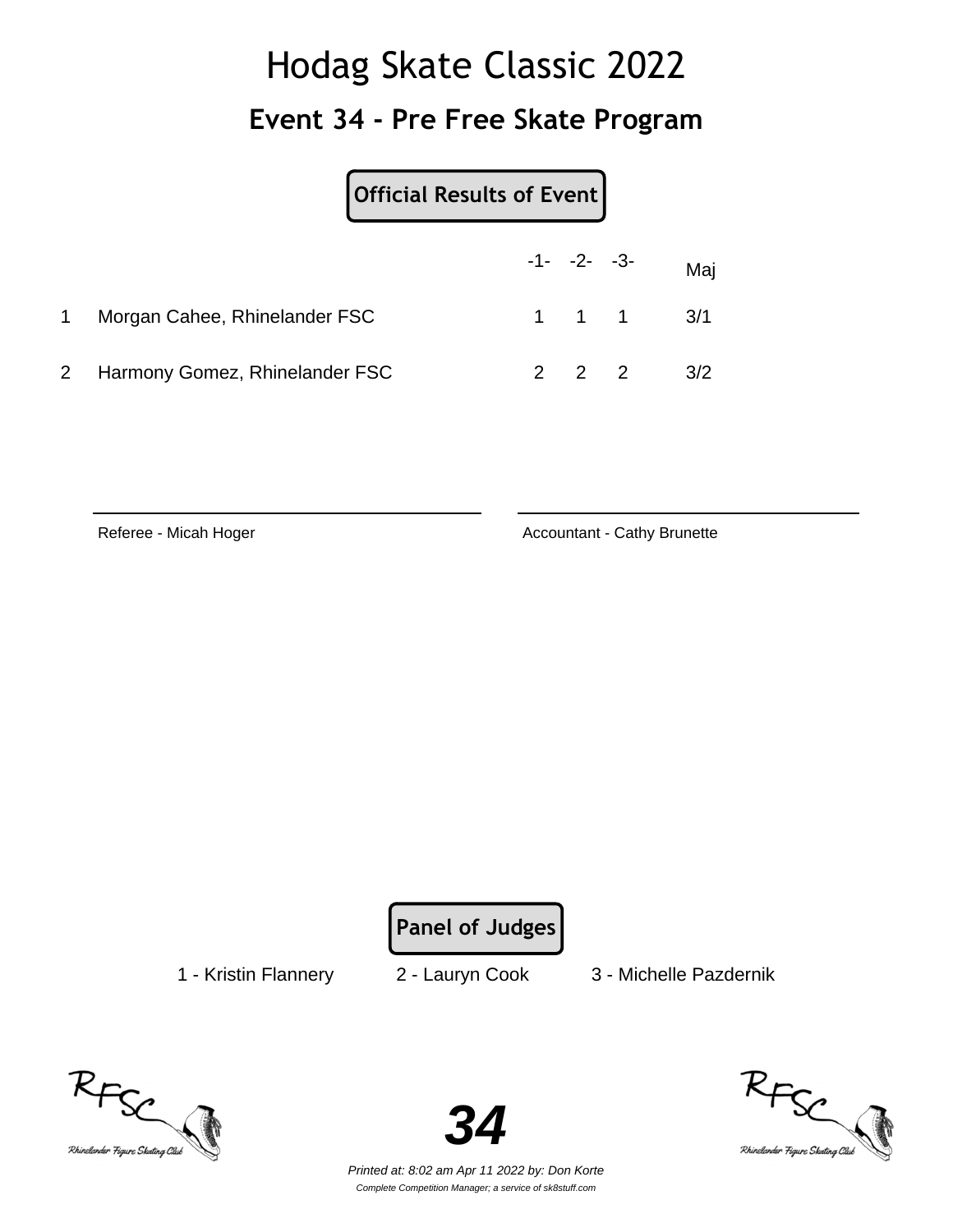#### **Event 35 - Basic 1-6 Dramatic**

|              |                                   | Official Results of Event |  |                  |                               |  |
|--------------|-----------------------------------|---------------------------|--|------------------|-------------------------------|--|
|              |                                   |                           |  | $-1 - -2 - -3 -$ | Maj                           |  |
|              | Cassidy Leseberg, Rhinelander FSC |                           |  |                  | $1 \quad 1 \quad 1 \quad 3/1$ |  |
| $\mathbf{2}$ | Marie Childs, Rhinelander FSC     |                           |  |                  | $2 \t2 \t2 \t3/2$             |  |

Referee - Micah Hoger Accountant - Cathy Brunette

**Panel of Judges**

1 - Kristin Flannery 2 - Lauryn Cook 3 - Michelle Pazdernik





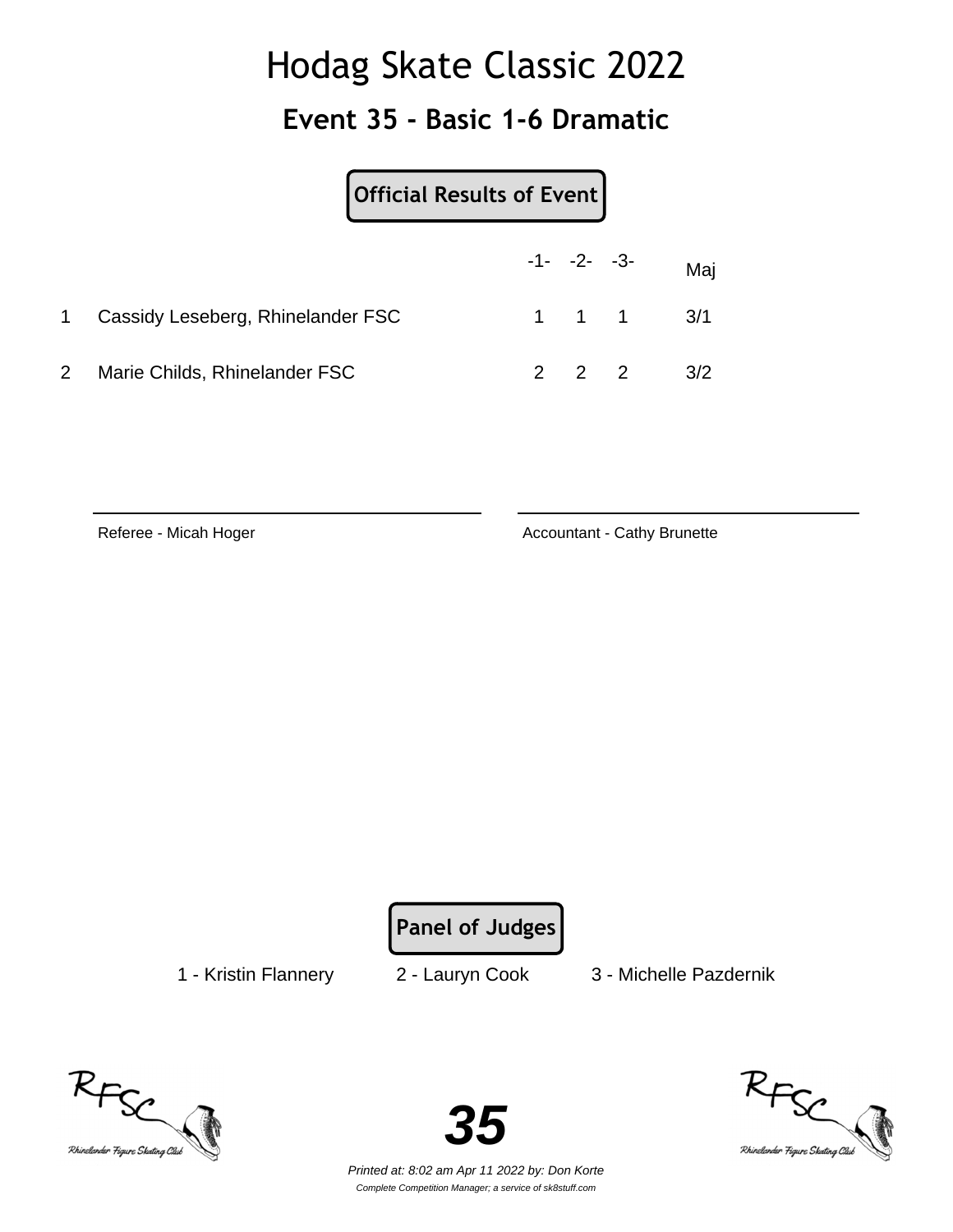# Hodag Skate Classic 2022 **Event 36 - NoTest - Preliminary Duet**

| Official Results of Event           |  |                               |  |
|-------------------------------------|--|-------------------------------|--|
|                                     |  | $-1$ - $-2$ - $-3$ - Maj      |  |
| 1 Things Team, Timberline SC        |  | $1 \quad 1 \quad 1 \quad 3/1$ |  |
| 2 Tootsie Rolls Team, Timberline SC |  | $2 \t2 \t2 \t3/2$             |  |

Referee - Micah Hoger Accountant - Cathy Brunette

**Panel of Judges**

1 - Kristin Flannery 2 - Lauryn Cook 3 - Michelle Pazdernik





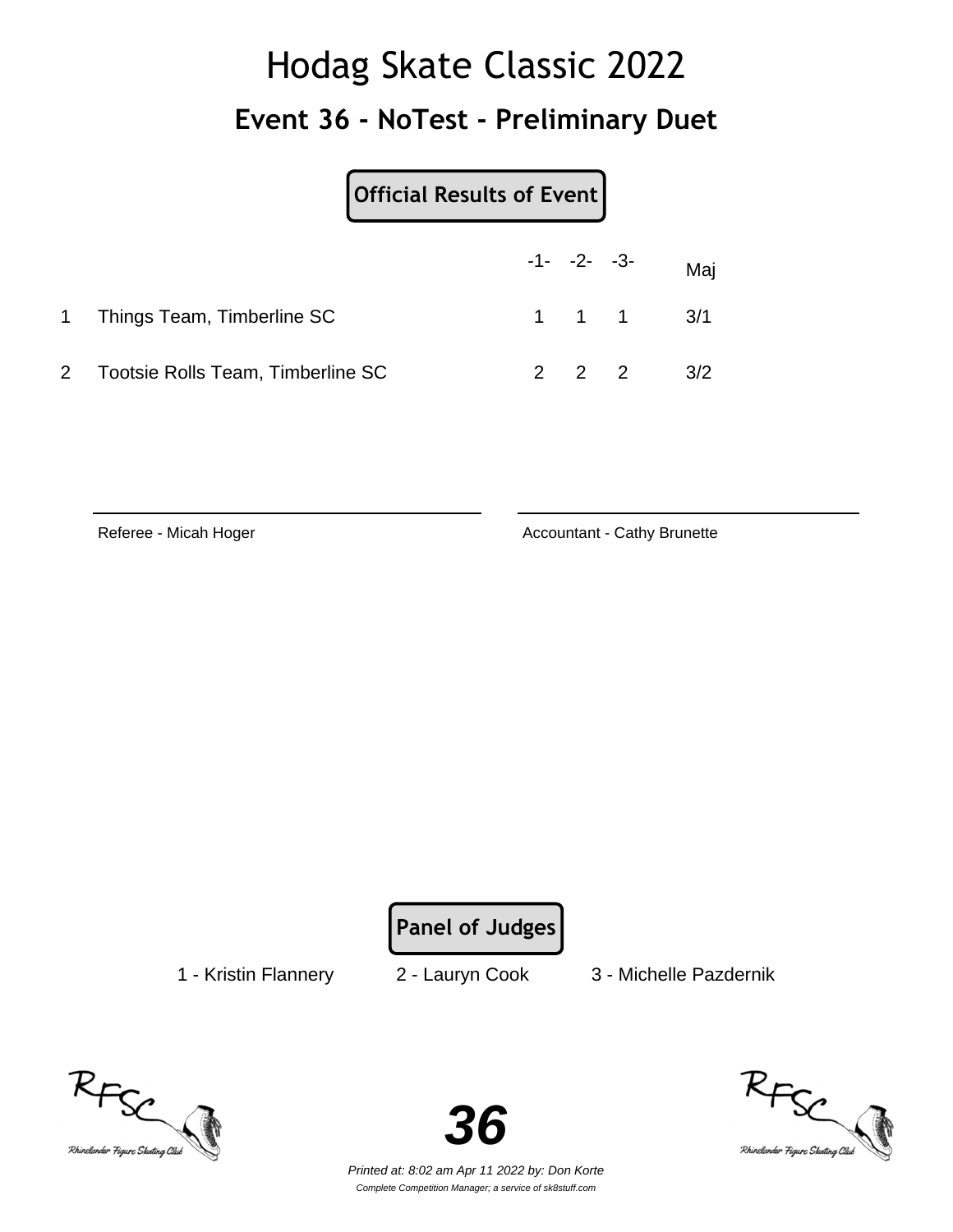### **Event 38 - Basic 1-6 Duet**

### **Official Results of Event**

|           |                                             | $-1 - -2 - -3$      |                               | Maj |
|-----------|---------------------------------------------|---------------------|-------------------------------|-----|
| $1 \quad$ | Cats Team, Rhinelander FSC                  |                     | $1 \quad 1 \quad 2 \quad 2/1$ |     |
|           | 2 Team Two Stars, Lakeland FSC              |                     | $3 \t2 \t1 \t2/2$             |     |
|           | 3 Team Show Girls, Lakeland FSC (wisconsin) | $2 \quad 3 \quad 3$ |                               | 3/3 |

Referee - Micah Hoger **Accountant - Cathy Brunette** Accountant - Cathy Brunette

**Panel of Judges**

1 - Kristin Flannery 2 - Lauryn Cook 3 - Michelle Pazdernik





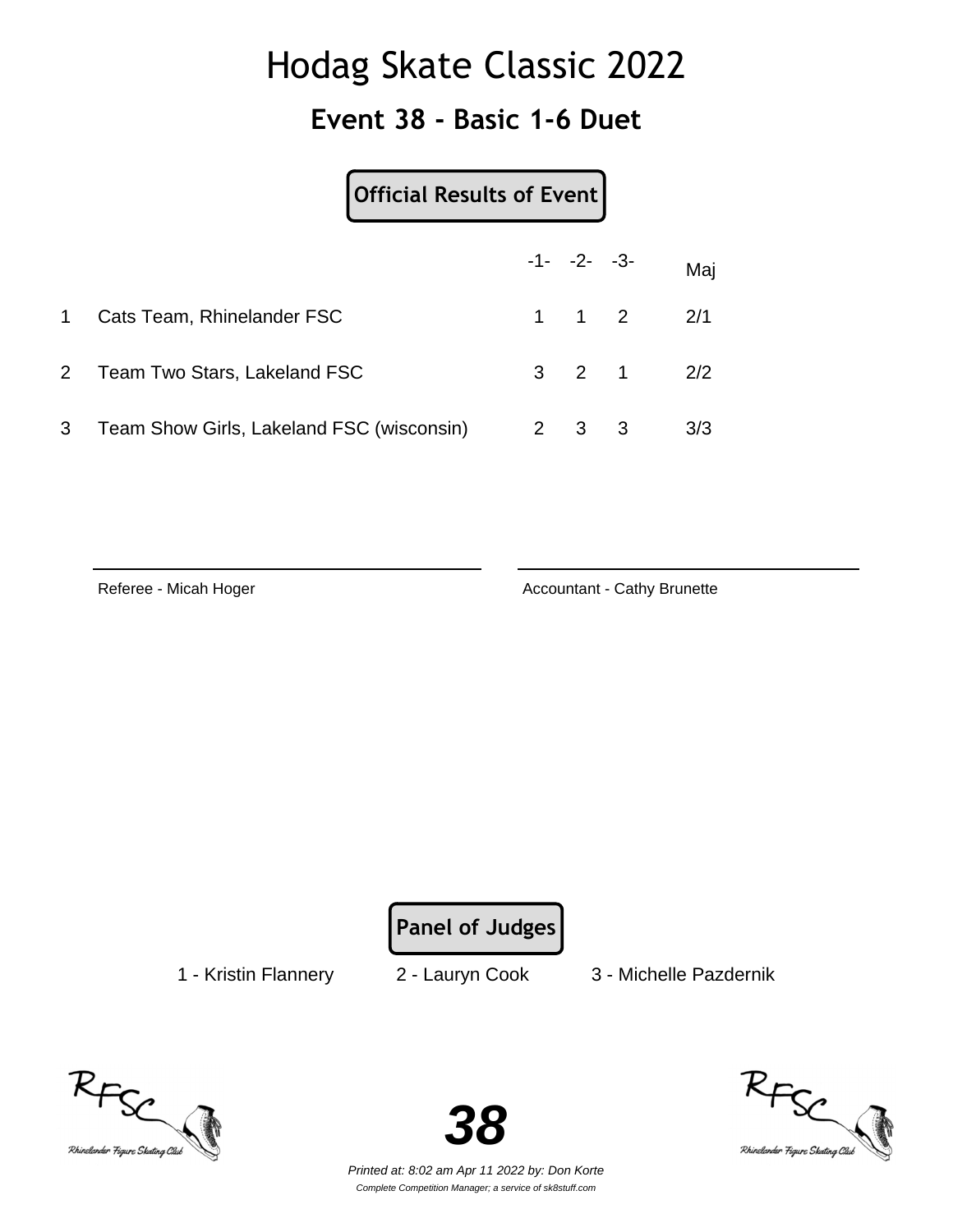#### **Event 39 - Beginner Lt Entertain**

|                                        | Official Results of Event |  |  |                      |
|----------------------------------------|---------------------------|--|--|----------------------|
|                                        |                           |  |  | $-1 - -2 - -3 -$ Maj |
| 1 Lily Heldt, Mosinee Silverblades FSC |                           |  |  | $1 \t2 \t1 \t2/1$    |
| <b>Claire Yunkers, Rhinelander FSC</b> |                           |  |  | $2 \t 1 \t 2 \t 3/2$ |

Referee - Micah Hoger Accountant - Cathy Brunette

**Panel of Judges**

1 - Kristin Flannery 2 - Lauryn Cook 3 - Michelle Pazdernik





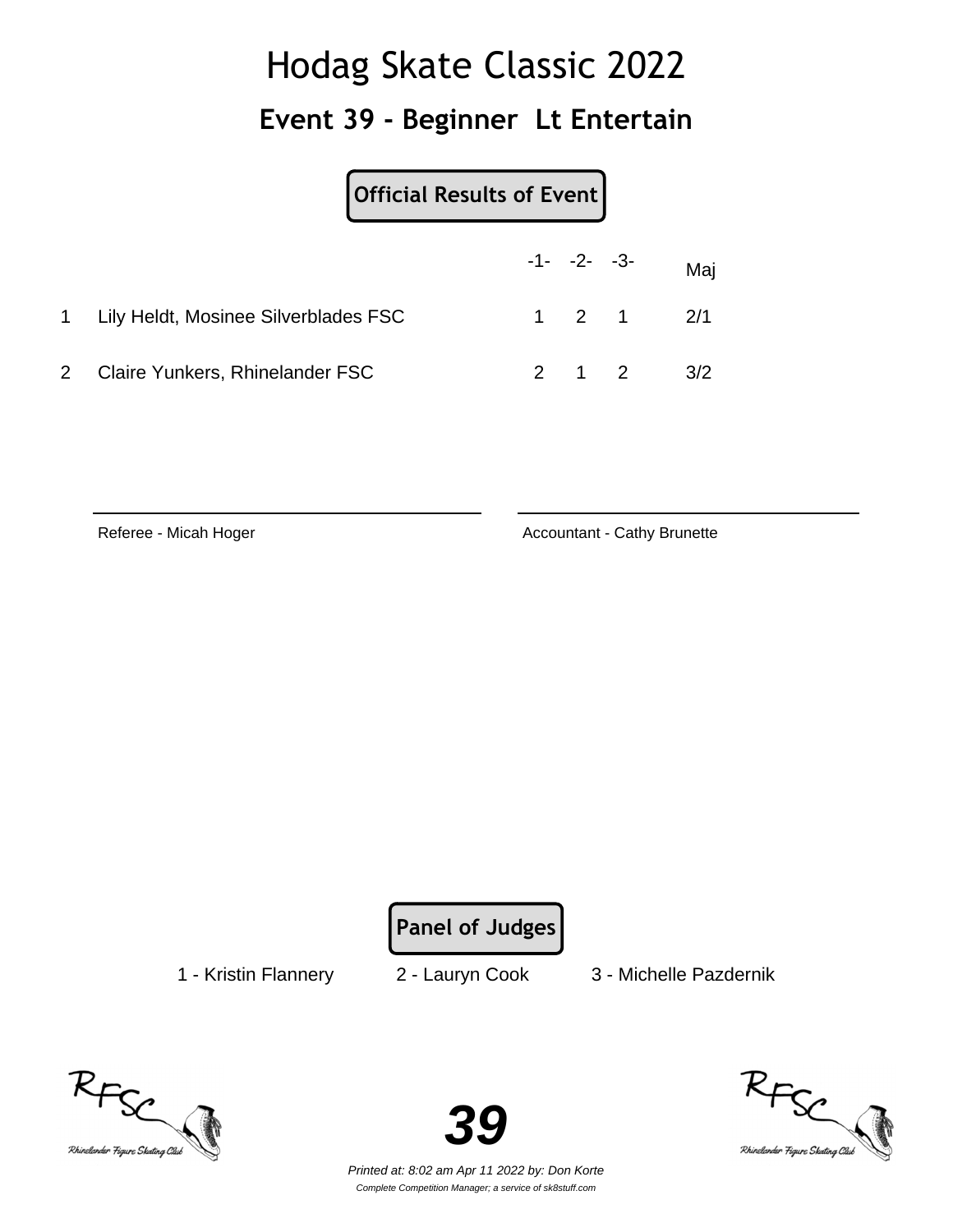## Hodag Skate Classic 2022 **Event 40 - PrePreliminary Lt Entertain**

|                              |  | $-1 - -2 - -3 -$ | Maj                           |
|------------------------------|--|------------------|-------------------------------|
| 1 Leah Freyer, Timberline SC |  |                  | $1 \quad 1 \quad 1 \quad 3/1$ |

Referee - Micah Hoger **Accountant - Cathy Brunette** Accountant - Cathy Brunette

**Panel of Judges**

1 - Kristin Flannery 2 - Lauryn Cook 3 - Michelle Pazdernik